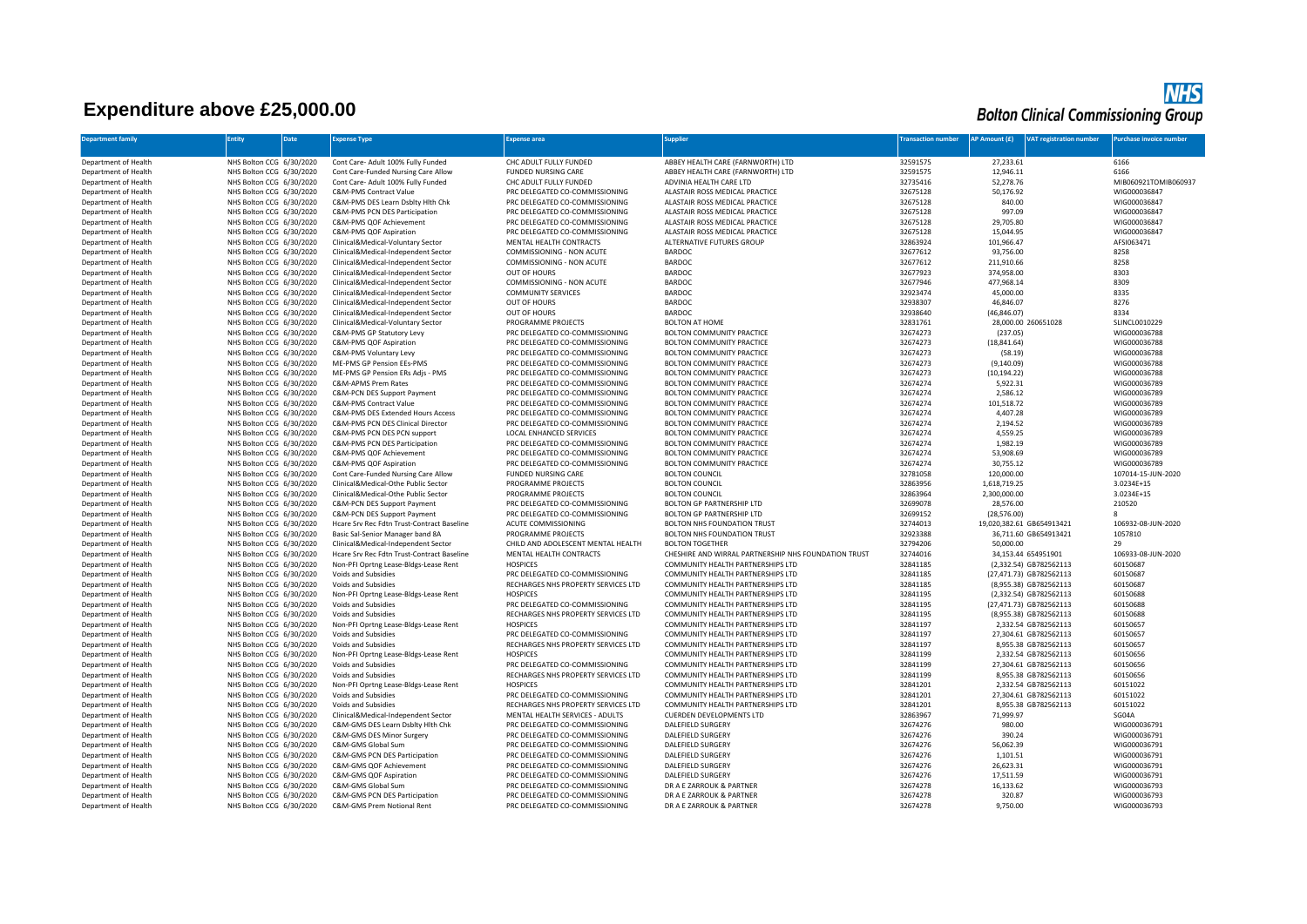| Department of Health                         | NHS Bolton CCG 6/30/2020                             | C&M-GMS QOF Achievement                           | PRC DELEGATED CO-COMMISSIONING                                   | DR A E ZARROUK & PARTNER                         | 32674278             | 7,935.84               | WIG000036793                 |
|----------------------------------------------|------------------------------------------------------|---------------------------------------------------|------------------------------------------------------------------|--------------------------------------------------|----------------------|------------------------|------------------------------|
| Department of Health                         | NHS Bolton CCG 6/30/2020                             | C&M-GMS QOF Aspiration                            | PRC DELEGATED CO-COMMISSIONING                                   | DR A E ZARROUK & PARTNER                         | 32674278             | 5,012.01               | WIG000036793                 |
| Department of Health                         | NHS Bolton CCG 6/30/2020                             | C&M-GMS Global Sum                                | PRC DELEGATED CO-COMMISSIONING                                   | <b>DR A KUMAR</b>                                | 32674280             | 26,715.90              | WIG000036795                 |
| Department of Health                         | NHS Bolton CCG 6/30/2020                             | C&M-GMS PCN DES Participation                     | PRC DELEGATED CO-COMMISSIONING                                   | DR A KUMAR                                       | 32674280             | 528.58                 | WIG000036795                 |
| Department of Health                         | NHS Bolton CCG 6/30/2020                             | C&M-GMS Prem Notional Rent                        | PRC DELEGATED CO-COMMISSIONING                                   | DR A KUMAR                                       | 32674280             | 4,291.67               | WIG000036795                 |
| Department of Health                         | NHS Bolton CCG 6/30/2020                             | C&M-GMS QOF Achievement                           | PRC DELEGATED CO-COMMISSIONING                                   | DR A KUMAR                                       | 32674280             | 12,177.52              | WIG000036795                 |
| Department of Health                         | NHS Bolton CCG 6/30/2020                             | C&M-GMS QOF Aspiration                            | PRC DELEGATED CO-COMMISSIONING                                   | DR A KUMAR                                       | 32674280             | 7,902.57               | WIG000036795                 |
| Department of Health                         | NHS Bolton CCG 6/30/2020                             | C&M-GMS Global Sum                                | PRC DELEGATED CO-COMMISSIONING                                   | DR B S NEWGROSH                                  | 32674282             | 19,125.94              | WIG000036797                 |
| Department of Health                         | NHS Bolton CCG 6/30/2020                             | C&M-GMS PCN DES Participation                     | PRC DELEGATED CO-COMMISSIONING                                   | DR B S NEWGROSH                                  | 32674282             | 396.86                 | WIG000036797                 |
| Department of Health                         | NHS Bolton CCG 6/30/2020                             | C&M-GMS QOF Achievement                           | PRC DELEGATED CO-COMMISSIONING                                   | DR B S NEWGROSH                                  | 32674282             | 9,292.36               | WIG000036797                 |
| Department of Health                         | NHS Bolton CCG 6/30/2020                             | C&M-GMS QOF Aspiration                            | PRC DELEGATED CO-COMMISSIONING                                   | DR B S NEWGROSH                                  | 32674282             | 5,133.15               | WIG000036797                 |
| Department of Health                         | NHS Bolton CCG 6/30/2020                             | C&M-APMS QOF Achievement                          | PRC DELEGATED CO-COMMISSIONING                                   | DR C HALLIKERI                                   | 32692578             | 129.07                 | WIG000036801                 |
| Department of Health                         | NHS Bolton CCG 6/30/2020                             | C&M-PMS Contract Value                            | PRC DELEGATED CO-COMMISSIONING                                   | DR C HALLIKERI                                   | 32692578             | 32,878.07              | WIG000036801                 |
| Department of Health                         | NHS Bolton CCG 6/30/2020                             | C&M-PMS DES Learn Dsblty Hith Chk                 | PRC DELEGATED CO-COMMISSIONING                                   | DR C HALLIKERI                                   | 32692578             | 700.00                 | WIG000036801                 |
| Department of Health                         | NHS Bolton CCG 6/30/2020                             | C&M-PMS PCN DES Participation                     | PRC DELEGATED CO-COMMISSIONING                                   | DR C HALLIKERI                                   | 32692578             | 642.30                 | WIG000036801                 |
| Department of Health                         | NHS Bolton CCG 6/30/2020                             | C&M-PMS PCO Other                                 | PRC DELEGATED CO-COMMISSIONING                                   | DR C HALLIKERI                                   | 32692578             | 2,933.00               | WIG000036801                 |
| Department of Health                         | NHS Bolton CCG 6/30/2020                             | C&M-PMS QOF Achievement                           | PRC DELEGATED CO-COMMISSIONING                                   | DR C HALLIKERI                                   | 32692578             | 13,968.77              | WIG000036801                 |
| Department of Health                         | NHS Bolton CCG 6/30/2020                             | C&M-PMS QOF Aspiration                            | PRC DELEGATED CO-COMMISSIONING                                   | DR C HALLIKERI                                   | 32692578             | 9,706.76               | WIG000036801                 |
| Department of Health                         | NHS Bolton CCG 6/30/2020                             | C&M-GMS GP Statutory Levy                         | PRC DELEGATED CO-COMMISSIONING                                   | DR C HENDY & PARTNER                             | 32674286             | (81.69)                | WIG000036802                 |
| Department of Health                         | NHS Bolton CCG 6/30/2020                             | C&M-GMS QOF Aspiration                            | PRC DELEGATED CO-COMMISSIONING                                   | DR C HENDY & PARTNER                             | 32674286             | (6,589.24)             | WIG000036802                 |
| Department of Health                         | NHS Bolton CCG 6/30/2020                             | C&M-GMS Voluntary Levy                            | PRC DELEGATED CO-COMMISSIONING                                   | DR C HENDY & PARTNER                             | 32674286             | (20.05)                | WIG000036802                 |
| Department of Health                         | NHS Bolton CCG 6/30/2020                             | ME - GMS GP Prior Year ERs                        | PRC DELEGATED CO-COMMISSIONING                                   | DR C HENDY & PARTNER                             | 32674286             | (1,430.17)             | WIG000036802                 |
| Department of Health                         | NHS Bolton CCG 6/30/2020                             | ME-GMS GP Pension EEs                             | PRC DELEGATED CO-COMMISSIONING                                   | DR C HENDY & PARTNER                             | 32674286             | (8,336.42)             | WIG000036802                 |
| Department of Health                         | NHS Bolton CCG 6/30/2020                             | ME-GMS GP Pension ERs Adjustments                 | PRC DELEGATED CO-COMMISSIONING                                   | DR C HENDY & PARTNER                             | 32674286             | (8,304.64)             | WIG000036802                 |
| Department of Health                         | NHS Bolton CCG 6/30/2020                             | ME-GMS GP Prior Year EEs                          | PRC DELEGATED CO-COMMISSIONING                                   | DR C HENDY & PARTNER                             | 32674286             | (1,515.43)             | WIG000036802                 |
| Department of Health                         | NHS Bolton CCG 6/30/2020                             | C&M-GMS DES Learn Dsbltv Hlth Chk                 | PRC DELEGATED CO-COMMISSIONING                                   | DR C HENDY & PARTNER                             | 32674287             | 980.00                 | WIG000036803                 |
| Department of Health                         | NHS Bolton CCG 6/30/2020                             | C&M-GMS Global Sum                                | PRC DELEGATED CO-COMMISSIONING                                   | DR C HENDY & PARTNER                             | 32674287             | 36,415.48              | WIG000036803                 |
| Department of Health                         | NHS Bolton CCG 6/30/2020                             | C&M-GMS PCN DES Participation                     | PRC DELEGATED CO-COMMISSIONING                                   | DR C HENDY & PARTNER                             | 32674287             | 713.26                 | WIG000036803                 |
| Department of Health                         | NHS Bolton CCG 6/30/2020                             | C&M-GMS Prem Notional Rent                        | PRC DELEGATED CO-COMMISSIONING                                   | DR C HENDY & PARTNER                             | 32674287             | 2,513.50               | WIG000036803                 |
| Department of Health                         | NHS Bolton CCG 6/30/2020                             | C&M-GMS QOF Achievement                           | PRC DELEGATED CO-COMMISSIONING                                   | DR C HENDY & PARTNER                             | 32674287             | 18,704.00              | WIG000036803                 |
| Department of Health                         | NHS Bolton CCG 6/30/2020                             | C&M-GMS QOF Aspiration                            | PRC DELEGATED CO-COMMISSIONING                                   | DR C HENDY & PARTNER                             | 32674287             | 10,728.16              | WIG000036803                 |
| Department of Health                         | NHS Bolton CCG 6/30/2020                             | C&M-GMS DES Learn Dsblty Hlth Chk                 | PRC DELEGATED CO-COMMISSIONING                                   | DR C R BARUA                                     | 32674284             | 700.00                 | WIG000036799                 |
| Department of Health                         | NHS Bolton CCG 6/30/2020                             | C&M-GMS Global Sum                                | PRC DELEGATED CO-COMMISSIONING                                   | DR C R BARUA                                     | 32674284             | 29,521.64              | WIG000036799                 |
| Department of Health                         | NHS Bolton CCG 6/30/2020                             | C&M-GMS PCN DES Participation                     | PRC DELEGATED CO-COMMISSIONING                                   | DR C R BARUA                                     | 32674284             | 578.16                 | WIG000036799                 |
| Department of Health                         | NHS Bolton CCG 6/30/2020                             | C&M-GMS QOF Achievement                           | PRC DELEGATED CO-COMMISSIONING                                   | DR C R BARUA                                     | 32674284             | 12,442.00              | WIG000036799                 |
| Department of Health                         | NHS Bolton CCG 6/30/2020                             | C&M-GMS QOF Aspiration                            | PRC DELEGATED CO-COMMISSIONING                                   | DR C R BARUA                                     | 32674284             | 7,795.84               | WIG000036799                 |
| Department of Health                         | NHS Bolton CCG 6/30/2020                             | C&M-GMS GP Statutory Levy                         | PRC DELEGATED CO-COMMISSIONING                                   | DR COUNSELL & PARTNERS                           | 32675117             | (140.78)               | WIG000036830                 |
| Department of Health                         | NHS Bolton CCG 6/30/2020                             | C&M-GMS QOF Aspiration                            | PRC DELEGATED CO-COMMISSIONING                                   | DR COUNSELL & PARTNERS                           | 32675117             | (11,886.76)            | WIG000036830                 |
| Department of Health                         | NHS Bolton CCG 6/30/2020                             | C&M-GMS Voluntary Levy                            | PRC DELEGATED CO-COMMISSIONING                                   | DR COUNSELL & PARTNERS                           | 32675117             | (34.56)                | WIG000036830                 |
| Department of Health<br>Department of Health | NHS Bolton CCG 6/30/2020                             | ME-GMS GP Pension EEs                             | PRC DELEGATED CO-COMMISSIONING<br>PRC DELEGATED CO-COMMISSIONING | DR COUNSELL & PARTNERS<br>DR COUNSELL & PARTNERS | 32675117<br>32675117 | (9,925.54)             | WIG000036830<br>WIG000036830 |
|                                              | NHS Bolton CCG 6/30/2020                             | ME-GMS GP Pension ERs Adjustments                 |                                                                  |                                                  |                      | (10,058.26)            |                              |
| Department of Health                         | NHS Bolton CCG 6/30/2020                             | C&M-GMS DES Learn Dsblty Hlth Chk                 | PRC DELEGATED CO-COMMISSIONING<br>PRC DELEGATED CO-COMMISSIONING | DR COUNSELL & PARTNERS                           | 32675120             | 980.00                 | WIG000036831                 |
| Department of Health<br>Department of Health | NHS Bolton CCG 6/30/2020<br>NHS Bolton CCG 6/30/2020 | C&M-GMS DES Minor Surgery<br>C&M-GMS Global Sum   | PRC DELEGATED CO-COMMISSIONING                                   | DR COUNSELL & PARTNERS<br>DR COUNSELL & PARTNERS | 32675120<br>32675120 | 563.68<br>60,597.58    | WIG000036831<br>WIG000036831 |
|                                              |                                                      |                                                   |                                                                  |                                                  |                      |                        |                              |
| Department of Health                         | NHS Bolton CCG 6/30/2020                             | C&M-GMS PCN DES Participation                     | PRC DELEGATED CO-COMMISSIONING                                   | DR COUNSELL & PARTNERS                           | 32675120             | 1,199.86               | WIG000036831                 |
| Department of Health<br>Department of Health | NHS Bolton CCG 6/30/2020<br>NHS Bolton CCG 6/30/2020 | C&M-GMS QOF Achievement<br>C&M-GMS QOF Aspiration | PRC DELEGATED CO-COMMISSIONING<br>PRC DELEGATED CO-COMMISSIONING | DR COUNSELL & PARTNERS<br>DR COUNSELL & PARTNERS | 32675120<br>32675120 | 25,963.85<br>17,425.68 | WIG000036831<br>WIG000036831 |
| Department of Health                         | NHS Bolton CCG 6/30/2020                             | C&M-GMS GP Statutory Levy                         | PRC DELEGATED CO-COMMISSIONING                                   | DR D A WALL & PARTNERS                           | 32674288             | (249.33)               | WIG000036804                 |
| Department of Health                         | NHS Bolton CCG 6/30/2020                             | C&M-GMS QOF Aspiration                            | PRC DELEGATED CO-COMMISSIONING                                   | DR D A WALL & PARTNERS                           | 32674288             | (21,021.20)            | WIG000036804                 |
| Department of Health                         | NHS Bolton CCG 6/30/2020                             | C&M-GMS Voluntary Levy                            | PRC DELEGATED CO-COMMISSIONING                                   | DR D A WALL & PARTNERS                           | 32674288             | (61.20)                | WIG000036804                 |
| Department of Health                         | NHS Bolton CCG 6/30/2020                             | ME - GMS TPS Added Years Adj EEs                  | PRC DELEGATED CO-COMMISSIONING                                   | DR D A WALL & PARTNERS                           | 32674288             | (1, 177.73)            | WIG000036804                 |
| Department of Health                         | NHS Bolton CCG 6/30/2020                             | ME-GMS GP Pension EEs                             | PRC DELEGATED CO-COMMISSIONING                                   | DR D A WALL & PARTNERS                           | 32674288             | (12, 255.33)           | WIG000036804                 |
| Department of Health                         | NHS Bolton CCG 6/30/2020                             | ME-GMS GP Pension ERs Adjustments                 | PRC DELEGATED CO-COMMISSIONING                                   | DR D A WALL & PARTNERS                           | 32674288             | (12, 447.71)           | WIG000036804                 |
| Department of Health                         | NHS Bolton CCG 6/30/2020                             | C&M-GMS DES Learn Dsblty Hlth Chk                 | PRC DELEGATED CO-COMMISSIONING                                   | DR D A WALL & PARTNERS                           | 32674289             | 1,400.00               | WIG000036805                 |
| Department of Health                         | NHS Bolton CCG 6/30/2020                             | C&M-GMS DES Minor Surgery                         | PRC DELEGATED CO-COMMISSIONING                                   | DR D A WALL & PARTNERS                           | 32674289             | 1,300.80               | WIG000036805                 |
| Department of Health                         | NHS Bolton CCG 6/30/2020                             | C&M-GMS Global Sum                                | PRC DELEGATED CO-COMMISSIONING                                   | DR D A WALL & PARTNERS                           | 32674289             | 109,508.37             | WIG000036805                 |
| Department of Health                         | NHS Bolton CCG 6/30/2020                             | C&M-GMS PCN DES Participation                     | PRC DELEGATED CO-COMMISSIONING                                   | DR D A WALL & PARTNERS                           | 32674289             | 2,159.32               | WIG000036805                 |
| Department of Health                         | NHS Bolton CCG 6/30/2020                             | C&M-GMS PCO Other                                 | PRC DELEGATED CO-COMMISSIONING                                   | DR D A WALL & PARTNERS                           | 32674289             | 8.260.00               | WIG000036805                 |
| Department of Health                         | NHS Bolton CCG 6/30/2020                             | C&M-GMS Prem Notional Rent                        | PRC DELEGATED CO-COMMISSIONING                                   | DR D A WALL & PARTNERS                           | 32674289             | 4,833.33               | WIG000036805                 |
| Department of Health                         | NHS Bolton CCG 6/30/2020                             | C&M-GMS Prem Water Rates                          | PRC DELEGATED CO-COMMISSIONING                                   | DR D A WALL & PARTNERS                           | 32674289             | 740.31                 | WIG000036805                 |
| Department of Health                         | NHS Bolton CCG 6/30/2020                             | C&M-GMS QOF Achievement                           | PRC DELEGATED CO-COMMISSIONING                                   | DR D A WALL & PARTNERS                           | 32674289             | 45,915.91              | WIG000036805                 |
| Department of Health                         | NHS Bolton CCG 6/30/2020                             | C&M-GMS QOF Aspiration                            | PRC DELEGATED CO-COMMISSIONING                                   | DR D A WALL & PARTNERS                           | 32674289             | 31,011.46              | WIG000036805                 |
| Department of Health                         | NHS Bolton CCG 6/30/2020                             | C&M-APMS PCN DES Participation                    | PRC DELEGATED CO-COMMISSIONING                                   | DR EM PERRY                                      | 32684672             | 542.15                 | WIG000036829                 |
| Department of Health                         | NHS Bolton CCG 6/30/2020                             | C&M-APMS QOF Achievement                          | PRC DELEGATED CO-COMMISSIONING                                   | DR EM PERRY                                      | 32684672             | 5,907.60               | WIG000036829                 |
| Department of Health                         | NHS Bolton CCG 6/30/2020                             | C&M-PMS Contract Value                            | PRC DELEGATED CO-COMMISSIONING                                   | DR EM PERRY                                      | 32684672             | 27,193.91              | WIG000036829                 |
| Department of Health                         | NHS Bolton CCG 6/30/2020                             | C&M-PMS DES Learn Dsblty Hlth Chk                 | PRC DELEGATED CO-COMMISSIONING                                   | DR EM PERRY                                      | 32684672             | 420.00                 | WIG000036829                 |
| Department of Health                         | NHS Bolton CCG 6/30/2020                             | C&M-PMS Prem Notional Rent                        | PRC DELEGATED CO-COMMISSIONING                                   | DR EM PERRY                                      | 32684672             | 1,816.67               | WIG000036829                 |
| Department of Health                         | NHS Bolton CCG 6/30/2020                             | C&M-PMS Prem Rates                                | PRC DELEGATED CO-COMMISSIONING                                   | DR EM PERRY                                      | 32684672             | 6,611.75               | WIG000036829                 |
| Department of Health                         | NHS Bolton CCG 6/30/2020                             | C&M-PMS QOF Achievement                           | PRC DELEGATED CO-COMMISSIONING                                   | DR EM PERRY                                      | 32684672             | 7,019.93               | WIG000036829                 |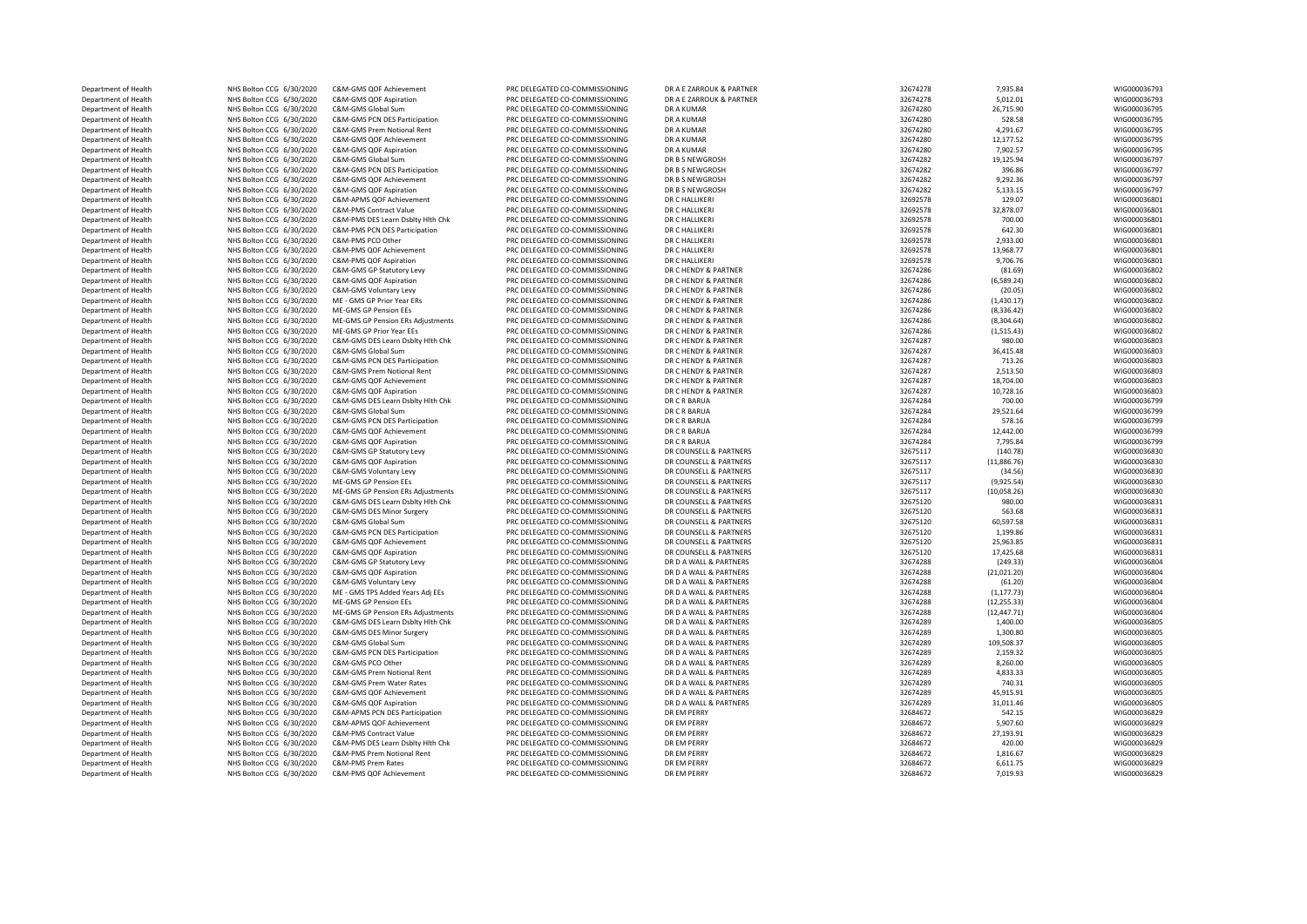| Department of Health | NHS Bolton CCG 6/30/2020 | C&M-PMS QOF Aspiration            | PRC DELEGATED CO-COMMISSIONING | DR EM PERRY               | 32684672 | 7,834.53     | WIG000036829 |
|----------------------|--------------------------|-----------------------------------|--------------------------------|---------------------------|----------|--------------|--------------|
| Department of Health | NHS Bolton CCG 6/30/2020 | ME - PMS GP Prior Year ERs        | PRC DELEGATED CO-COMMISSIONING | DR EM PERRY               | 32684672 | 2,406.73     | WIG000036829 |
| Department of Health | NHS Bolton CCG 6/30/2020 | ME-PMS GP Prior Year EEs          | PRC DELEGATED CO-COMMISSIONING | DR EM PERRY               | 32684672 | 2,242.99     | WIG000036829 |
| Department of Health | NHS Bolton CCG 6/30/2020 | C&M-GMS GP Statutory Levy         | PRC DELEGATED CO-COMMISSIONING | DR G MCLARDY & PARTNERS   | 32674292 | (65.03)      | WIG000036808 |
| Department of Health | NHS Bolton CCG 6/30/2020 | C&M-GMS QOF Aspiration            | PRC DELEGATED CO-COMMISSIONING | DR G MCLARDY & PARTNERS   | 32674292 | (6, 288.50)  | WIG000036808 |
| Department of Health | NHS Bolton CCG 6/30/2020 | C&M-GMS Voluntary Levy            | PRC DELEGATED CO-COMMISSIONING | DR G MCLARDY & PARTNERS   | 32674292 | (15.96)      | WIG000036808 |
| Department of Health | NHS Bolton CCG 6/30/2020 | ME - GMS TPS Added Years Adj EEs  | PRC DELEGATED CO-COMMISSIONING | DR G MCLARDY & PARTNERS   | 32674292 | (1,005.00)   | WIG000036808 |
| Department of Health | NHS Bolton CCG 6/30/2020 | ME-GMS GP Pension EEs             | PRC DELEGATED CO-COMMISSIONING | DR G MCLARDY & PARTNERS   | 32674292 | (8,453.21)   | WIG000036808 |
| Department of Health | NHS Bolton CCG 6/30/2020 | ME-GMS GP Pension ERs Adjustments | PRC DELEGATED CO-COMMISSIONING | DR G MCLARDY & PARTNERS   | 32674292 | (11,588.30)  | WIG000036808 |
| Department of Health | NHS Bolton CCG 6/30/2020 | C&M-GMS DES Learn Dsbltv Hlth Chk | PRC DELEGATED CO-COMMISSIONING | DR G MCLARDY & PARTNERS   | 32674293 | 140.00       | WIG000036809 |
| Department of Health | NHS Bolton CCG 6/30/2020 | C&M-GMS Global Sum                | PRC DELEGATED CO-COMMISSIONING | DR G MCLARDY & PARTNERS   | 32674293 | 28,934.11    | WIG000036809 |
| Department of Health | NHS Bolton CCG 6/30/2020 | C&M-GMS PCN DES Participation     | PRC DELEGATED CO-COMMISSIONING | DR G MCLARDY & PARTNERS   | 32674293 | 576.14       | WIG000036809 |
| Department of Health | NHS Bolton CCG 6/30/2020 | C&M-GMS PCO Other                 | PRC DELEGATED CO-COMMISSIONING | DR G MCLARDY & PARTNERS   | 32674293 | 2,531.00     | WIG000036809 |
|                      |                          | C&M-GMS Prem Notional Rent        | PRC DELEGATED CO-COMMISSIONING | DR G MCLARDY & PARTNERS   | 32674293 | 2,520.00     | WIG000036809 |
| Department of Health | NHS Bolton CCG 6/30/2020 |                                   |                                |                           |          |              |              |
| Department of Health | NHS Bolton CCG 6/30/2020 | C&M-GMS QOF Achievement           | PRC DELEGATED CO-COMMISSIONING | DR G MCLARDY & PARTNERS   | 32674293 | 13,735.78    | WIG000036809 |
| Department of Health | NHS Bolton CCG 6/30/2020 | C&M-GMS QOF Aspiration            | PRC DELEGATED CO-COMMISSIONING | DR G MCLARDY & PARTNERS   | 32674293 | 9,444.46     | WIG000036809 |
| Department of Health | NHS Bolton CCG 6/30/2020 | C&M-GMS DES Learn Dsbltv Hlth Chk | PRC DELEGATED CO-COMMISSIONING | DR J A L KIRBY & PARTNERS | 32674291 | 2,800.00     | WIG000036807 |
| Department of Health | NHS Bolton CCG 6/30/2020 | C&M-GMS DES Minor Surgery         | PRC DELEGATED CO-COMMISSIONING | DR J A L KIRBY & PARTNERS | 32674291 | 303.52       | WIG000036807 |
| Department of Health | NHS Bolton CCG 6/30/2020 | C&M-GMS Global Sum                | PRC DELEGATED CO-COMMISSIONING | DR J A L KIRBY & PARTNERS | 32674291 | 53,319.22    | WIG000036807 |
| Department of Health | NHS Bolton CCG 6/30/2020 | C&M-GMS PCN DES Participation     | PRC DELEGATED CO-COMMISSIONING | DR J A L KIRBY & PARTNERS | 32674291 | 1,034.04     | WIG000036807 |
| Department of Health | NHS Bolton CCG 6/30/2020 | C&M-GMS Prem Actual Rent          | PRC DELEGATED CO-COMMISSIONING | DR J A L KIRBY & PARTNERS | 32674291 | 28,320.00    | WIG000036807 |
| Department of Health | NHS Bolton CCG 6/30/2020 | C&M-GMS QOF Achievement           | PRC DELEGATED CO-COMMISSIONING | DR J A L KIRBY & PARTNERS | 32674291 | 22,483.15    | WIG000036807 |
| Department of Health | NHS Bolton CCG 6/30/2020 | C&M-GMS QOF Aspiration            | PRC DELEGATED CO-COMMISSIONING | DR J A L KIRBY & PARTNERS | 32674291 | 14,922.27    | WIG000036807 |
| Department of Health | NHS Bolton CCG 6/30/2020 | C&M-PCN DES Support Payment       | PRC DELEGATED CO-COMMISSIONING | DR J LEACH                | 32675136 | 3,081.00     | WIG000036875 |
| Department of Health | NHS Bolton CCG 6/30/2020 | <b>C&amp;M-PMS Contract Value</b> | PRC DELEGATED CO-COMMISSIONING | DR J LEACH                | 32675136 | 23,927.62    | WIG000036875 |
| Department of Health | NHS Bolton CCG 6/30/2020 | C&M-PMS DES Extended Hours Access | PRC DELEGATED CO-COMMISSIONING | DR J LEACH                | 32675136 | 5,361.50     | WIG000036875 |
| Department of Health | NHS Bolton CCG 6/30/2020 | C&M-PMS PCN DES Clinical Director | PRC DELEGATED CO-COMMISSIONING | DR J LEACH                | 32675136 | 2,669.66     | WIG000036875 |
| Department of Health | NHS Bolton CCG 6/30/2020 | C&M-PMS PCN DES PCN support       | <b>LOCAL ENHANCED SERVICES</b> | DR J LEACH                | 32675136 | 5,546.38     | WIG000036875 |
| Department of Health | NHS Bolton CCG 6/30/2020 | C&M-PMS PCN DES Participation     | PRC DELEGATED CO-COMMISSIONING | DR J LEACH                | 32675136 | 454.82       | WIG000036875 |
| Department of Health | NHS Bolton CCG 6/30/2020 | C&M-PMS Prem Notional Rent        | PRC DELEGATED CO-COMMISSIONING | DR J LEACH                | 32675136 | 1,446.58     | WIG000036875 |
| Department of Health | NHS Bolton CCG 6/30/2020 | C&M-PMS Prem Rates                | PRC DELEGATED CO-COMMISSIONING | DR J LEACH                | 32675136 | 3,282.69     | WIG000036875 |
| Department of Health | NHS Bolton CCG 6/30/2020 | C&M-PMS QOF Achievement           | PRC DELEGATED CO-COMMISSIONING | DR J LEACH                | 32675136 | 10,219.38    | WIG000036875 |
| Department of Health | NHS Bolton CCG 6/30/2020 | C&M-PMS QOF Aspiration            | PRC DELEGATED CO-COMMISSIONING | DR J LEACH                | 32675136 | 6,711.93     | WIG000036875 |
| Department of Health | NHS Bolton CCG 6/30/2020 | ME-PMS GP Pension EEs-PMS         | PRC DELEGATED CO-COMMISSIONING | DR I I FACH               | 32675136 | 847.25       | WIG000036875 |
| Department of Health | NHS Bolton CCG 6/30/2020 | <b>C&amp;M-PMS Contract Value</b> | PRC DELEGATED CO-COMMISSIONING | DR J LOWE & PARTNERS      | 32674295 | 53,184.24    | WIG000036811 |
| Department of Health | NHS Bolton CCG 6/30/2020 | C&M-PMS PCN DES Participation     | PRC DELEGATED CO-COMMISSIONING | DR J LOWE & PARTNERS      | 32674295 | 1,046.89     | WIG000036811 |
| Department of Health | NHS Bolton CCG 6/30/2020 | C&M-PMS Prem Notional Rent        | PRC DELEGATED CO-COMMISSIONING | DR J LOWE & PARTNERS      | 32674295 | 5,987.50     | WIG000036811 |
| Department of Health | NHS Bolton CCG 6/30/2020 | C&M-PMS QOF Achievement           | PRC DELEGATED CO-COMMISSIONING | DR J LOWE & PARTNERS      | 32674295 | 22,101.87    | WIG000036811 |
| Department of Health | NHS Bolton CCG 6/30/2020 | C&M-PMS QOF Aspiration            | PRC DELEGATED CO-COMMISSIONING | DR J LOWE & PARTNERS      | 32674295 | 15,151.81    | WIG000036811 |
|                      |                          |                                   |                                |                           |          |              |              |
| Department of Health | NHS Bolton CCG 6/30/2020 | C&M-PMS GP Statutory Levy         | PRC DELEGATED CO-COMMISSIONING | DR J P NAGLE & PARTNERS   | 32674296 | (375.76)     | WIG000036812 |
| Department of Health | NHS Bolton CCG 6/30/2020 | C&M-PMS QOF Aspiration            | PRC DELEGATED CO-COMMISSIONING | DR J P NAGLE & PARTNERS   | 32674296 | (34, 559.54) | WIG000036812 |
| Department of Health | NHS Bolton CCG 6/30/2020 | C&M-PMS Voluntary Levy            | PRC DELEGATED CO-COMMISSIONING | DR J P NAGLE & PARTNERS   | 32674296 | (92.23)      | WIG000036812 |
| Department of Health | NHS Bolton CCG 6/30/2020 | ME - PMS GP Prior Year ERs        | PRC DELEGATED CO-COMMISSIONING | DR J P NAGLE & PARTNERS   | 32674296 | (9,706.50)   | WIG000036812 |
| Department of Health | NHS Bolton CCG 6/30/2020 | ME-PMS GP Pension EEs Adjs - PMS  | PRC DELEGATED CO-COMMISSIONING | DR J P NAGLE & PARTNERS   | 32674296 | (1, 125.00)  | WIG000036812 |
| Department of Health | NHS Bolton CCG 6/30/2020 | ME-PMS GP Pension EEs-PMS         | PRC DELEGATED CO-COMMISSIONING | DR J P NAGLE & PARTNERS   | 32674296 | (15,019.08)  | WIG000036812 |
| Department of Health | NHS Bolton CCG 6/30/2020 | ME-PMS GP Pension ERs Adjs - PMS  | PRC DELEGATED CO-COMMISSIONING | DR J P NAGLE & PARTNERS   | 32674296 | (16,864.40)  | WIG000036812 |
| Department of Health | NHS Bolton CCG 6/30/2020 | ME-PMS GP Prior Year EEs          | PRC DELEGATED CO-COMMISSIONING | DR J P NAGLE & PARTNERS   | 32674296 | (8,437.50)   | WIG000036812 |
| Department of Health | NHS Bolton CCG 6/30/2020 | C&M-APMS PCN DES Participation    | PRC DELEGATED CO-COMMISSIONING | DR J P NAGLE & PARTNERS   | 32692581 | 3,063.69     | WIG000036813 |
| Department of Health | NHS Bolton CCG 6/30/2020 | C&M-APMS QOF Achievement          | PRC DELEGATED CO-COMMISSIONING | DR J P NAGLE & PARTNERS   | 32692581 | 8,657.65     | WIG000036813 |
| Department of Health | NHS Bolton CCG 6/30/2020 | C&M-PMS Contract Value            | PRC DELEGATED CO-COMMISSIONING | DR J P NAGLE & PARTNERS   | 32692581 | 155,187.00   | WIG000036813 |
| Department of Health | NHS Bolton CCG 6/30/2020 | C&M-PMS DES Learn Dsblty Hlth Chk | PRC DELEGATED CO-COMMISSIONING | DR J P NAGLE & PARTNERS   | 32692581 | 2,380.00     | WIG000036813 |
| Department of Health | NHS Bolton CCG 6/30/2020 | C&M-PMS Prem Notional Rent        | PRC DELEGATED CO-COMMISSIONING | DR J P NAGLE & PARTNERS   | 32692581 | 7,945.83     | WIG000036813 |
| Department of Health | NHS Bolton CCG 6/30/2020 | C&M-PMS QOF Achievement           | PRC DELEGATED CO-COMMISSIONING | DR J P NAGLE & PARTNERS   | 32692581 | 66,829.62    | WIG000036813 |
| Department of Health | NHS Bolton CCG 6/30/2020 | C&M-PMS QOF Aspiration            | PRC DELEGATED CO-COMMISSIONING | DR J P NAGLE & PARTNERS   | 32692581 | 50,507.39    | WIG000036813 |
| Department of Health | NHS Bolton CCG 6/30/2020 | C&M-PMS GP Statutory Levy         | PRC DELEGATED CO-COMMISSIONING | DR KJ COLEMAN & PARTNERS  | 32674300 | (220.48)     | WIG000036818 |
| Department of Health | NHS Bolton CCG 6/30/2020 | C&M-PMS QOF Aspiration            | PRC DELEGATED CO-COMMISSIONING | DR KJ COLEMAN & PARTNERS  | 32674300 | (21, 476.88) | WIG000036818 |
| Department of Health | NHS Bolton CCG 6/30/2020 | C&M-PMS Voluntary Levy            | PRC DELEGATED CO-COMMISSIONING | DR KJ COLEMAN & PARTNERS  | 32674300 | (54.12)      | WIG000036818 |
| Department of Health | NHS Bolton CCG 6/30/2020 | ME - PMS TPS Added Years Adj EEs  | PRC DELEGATED CO-COMMISSIONING | DR KJ COLEMAN & PARTNERS  | 32674300 | (223.20)     | WIG000036818 |
| Department of Health | NHS Bolton CCG 6/30/2020 | ME-PMS GP Pension EEs-PMS         | PRC DELEGATED CO-COMMISSIONING | DR KJ COLEMAN & PARTNERS  | 32674300 | (6,067.25)   | WIG000036818 |
| Department of Health | NHS Bolton CCG 6/30/2020 | ME-PMS GP Pension ERs Adjs - PMS  | PRC DELEGATED CO-COMMISSIONING | DR KJ COLEMAN & PARTNERS  | 32674300 | (6,506.73)   | WIG000036818 |
| Department of Health | NHS Bolton CCG 6/30/2020 | <b>C&amp;M-PMS Contract Value</b> | PRC DELEGATED CO-COMMISSIONING | DR KJ COLEMAN & PARTNERS  | 32674301 | 95,934.04    | WIG000036819 |
| Department of Health | NHS Bolton CCG 6/30/2020 | C&M-PMS DES Learn Dsblty Hlth Chk | PRC DELEGATED CO-COMMISSIONING | DR KJ COLEMAN & PARTNERS  | 32674301 | 1,120.00     | WIG000036819 |
| Department of Health | NHS Bolton CCG 6/30/2020 | C&M-PMS DES Minor Surgery         | PRC DELEGATED CO-COMMISSIONING | DR KJ COLEMAN & PARTNERS  | 32674301 | 390.24       | WIG000036819 |
| Department of Health | NHS Bolton CCG 6/30/2020 | C&M-PMS PCN DES Participation     | PRC DELEGATED CO-COMMISSIONING | DR KJ COLEMAN & PARTNERS  | 32674301 | 1,904.20     | WIG000036819 |
|                      |                          |                                   |                                |                           |          |              |              |
| Department of Health | NHS Bolton CCG 6/30/2020 | C&M-PMS Prem Notional Rent        | PRC DELEGATED CO-COMMISSIONING | DR KJ COLEMAN & PARTNERS  | 32674301 | 9,460.08     | WIG000036819 |
| Department of Health | NHS Bolton CCG 6/30/2020 | C&M-PMS QOF Achievement           | PRC DELEGATED CO-COMMISSIONING | DR KJ COLEMAN & PARTNERS  | 32674301 | 49,046.60    | WIG000036819 |
| Department of Health | NHS Bolton CCG 6/30/2020 | C&M-PMS QOF Aspiration            | PRC DELEGATED CO-COMMISSIONING | DR KJ COLEMAN & PARTNERS  | 32674301 | 32,772.06    | WIG000036819 |
| Department of Health | NHS Bolton CCG 6/30/2020 | C&M-GMS Global Sum                | PRC DELEGATED CO-COMMISSIONING | DR I YON & PARTNERS       | 32674303 | 51,954.43    | WIG000036821 |
| Department of Health | NHS Bolton CCG 6/30/2020 | C&M-GMS PCN DES Participation     | PRC DELEGATED CO-COMMISSIONING | DR LYON & PARTNERS        | 32674303 | 1,025.05     | WIG000036821 |
| Department of Health | NHS Bolton CCG 6/30/2020 | C&M-GMS QOF Achievement           | PRC DELEGATED CO-COMMISSIONING | DR LYON & PARTNERS        | 32674303 | 23.696.31    | WIG000036821 |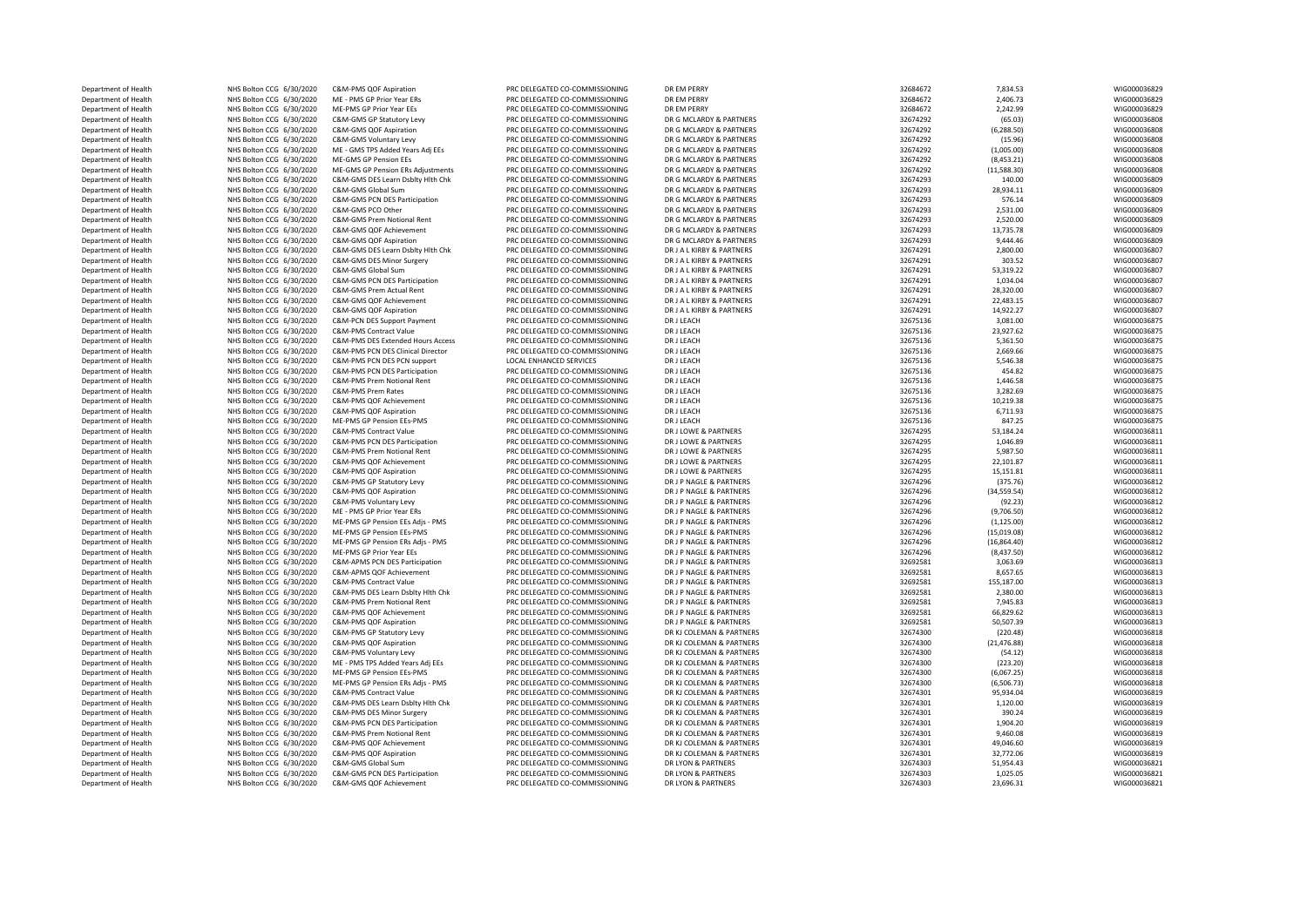| Department of Health | NHS Bolton CCG 6/30/2020 | C&M-GMS QOF Aspiration             | PRC DELEGATED CO-COMMISSIONING | DR LYON & PARTNERS            | 32674303 | 14,743.81   | WIG000036821 |
|----------------------|--------------------------|------------------------------------|--------------------------------|-------------------------------|----------|-------------|--------------|
| Department of Health | NHS Bolton CCG 6/30/2020 | C&M-PMS GP Statutory Levy          | PRC DELEGATED CO-COMMISSIONING | DR M S FLETCHER & PARTNERS    | 32674297 | (179.48)    | WIG000036814 |
| Department of Health | NHS Bolton CCG 6/30/2020 | C&M-PMS QOF Aspiration             | PRC DELEGATED CO-COMMISSIONING | DR M S FLETCHER & PARTNERS    | 32674297 | (13,971.66) | WIG000036814 |
| Department of Health | NHS Bolton CCG 6/30/2020 | C&M-PMS Voluntary Levy             | PRC DELEGATED CO-COMMISSIONING | DR M S FLETCHER & PARTNERS    | 32674297 | (44.06)     | WIG000036814 |
| Department of Health | NHS Bolton CCG 6/30/2020 | ME - PMS GP Prior Year ERs         | PRC DELEGATED CO-COMMISSIONING | DR M S FLETCHER & PARTNERS    | 32674297 | (3,324.94)  | WIG000036814 |
| Department of Health | NHS Bolton CCG 6/30/2020 | ME-PMS GP Pension EEs-PMS          | PRC DELEGATED CO-COMMISSIONING | DR M S FLETCHER & PARTNERS    | 32674297 | (5,988.86)  | WIG000036814 |
| Department of Health | NHS Bolton CCG 6/30/2020 | ME-PMS GP Pension ERs Adjs - PMS   | PRC DELEGATED CO-COMMISSIONING | DR M S FLETCHER & PARTNERS    | 32674297 | (7,084.80)  | WIG000036814 |
| Department of Health | NHS Bolton CCG 6/30/2020 | MF-PMS GP Prior Year FFs           | PRC DELEGATED CO-COMMISSIONING | DR M S FLETCHER & PARTNERS    | 32674297 | (4, 332.73) | WIG000036814 |
| Department of Health | NHS Bolton CCG 6/30/2020 | <b>C&amp;M-PMS Contract Value</b>  | PRC DELEGATED CO-COMMISSIONING | DR M S FLETCHER & PARTNERS    | 32692583 | 69,751.61   | WIG00003681  |
| Department of Health | NHS Bolton CCG 6/30/2020 | C&M-PMS Cost of Drugs -Prescribing | <b>LOCAL ENHANCED SERVICES</b> | DR M S FLETCHER & PARTNERS    | 32692583 | 150.01      | WIG000036815 |
| Department of Health | NHS Bolton CCG 6/30/2020 | C&M-PMS DES Learn Dsblty Hith Chk  | PRC DELEGATED CO-COMMISSIONING | DR M S FLETCHER & PARTNERS    | 32692583 | 140.00      | WIG000036815 |
| Department of Health | NHS Bolton CCG 6/30/2020 | C&M-PMS PCN DES Participation      | PRC DELEGATED CO-COMMISSIONING | DR M S FLETCHER & PARTNERS    | 32692583 | 1,422.92    | WIG000036815 |
| Department of Health | NHS Bolton CCG 6/30/2020 | C&M-PMS Prem Notional Rent         | PRC DELEGATED CO-COMMISSIONING | DR M S FLETCHER & PARTNERS    | 32692583 | 2,700.00    | WIG000036815 |
| Department of Health | NHS Bolton CCG 6/30/2020 | C&M-PMS Prof fees Dispensing       | PRC DELEGATED CO-COMMISSIONING | DR M S FLETCHER & PARTNERS    | 32692583 | 4.07        | WIG000036815 |
| Department of Health | NHS Bolton CCG 6/30/2020 | C&M-PMS QOF Achievement            | PRC DELEGATED CO-COMMISSIONING | DR M S FLETCHER & PARTNERS    | 32692583 | 37,197.13   | WIG000036815 |
| Department of Health | NHS Bolton CCG 6/30/2020 | C&M-PMS QOF Aspiration             | PRC DELEGATED CO-COMMISSIONING | DR M S FLETCHER & PARTNERS    | 32692583 | 22,294.14   | WIG000036815 |
| Department of Health | NHS Bolton CCG 6/30/2020 | C&M-GMS Global Sum                 | PRC DELEGATED CO-COMMISSIONING | DR M SELVARAJAN               | 32674299 | 22,720.39   | WIG000036817 |
| Department of Health | NHS Bolton CCG 6/30/2020 | C&M-GMS PCN DES Participation      | PRC DELEGATED CO-COMMISSIONING | DR M SELVARAJAN               | 32674299 | 447.09      | WIG000036817 |
| Department of Health | NHS Bolton CCG 6/30/2020 | C&M-GMS Prem Notional Rent         | PRC DELEGATED CO-COMMISSIONING | DR M SELVARAJAN               | 32674299 | 3,051.67    | WIG000036817 |
| Department of Health | NHS Bolton CCG 6/30/2020 | C&M-GMS OOF Achievement            | PRC DELEGATED CO-COMMISSIONING | DR M SELVARAJAN               | 32674299 | 10,113.32   | WIG000036817 |
| Department of Health | NHS Bolton CCG 6/30/2020 | C&M-GMS QOF Aspiration             | PRC DELEGATED CO-COMMISSIONING | DR M SFI VARAIAN              | 32674299 | 6,716.87    | WIG000036817 |
| Department of Health | NHS Bolton CCG 6/30/2020 | C&M-GMS DES Learn Dsblty Hlth Chk  | PRC DELEGATED CO-COMMISSIONING | DR MALHOTRA & PARTNERS        | 32692589 | 1,120.00    | WIG000036865 |
| Department of Health | NHS Bolton CCG 6/30/2020 | C&M-GMS Global Sum                 | PRC DELEGATED CO-COMMISSIONING | DR MALHOTRA & PARTNERS        | 32692589 | 60,322.07   | WIG000036865 |
| Department of Health | NHS Bolton CCG 6/30/2020 | C&M-GMS PCN DES Participation      | PRC DELEGATED CO-COMMISSIONING | DR MALHOTRA & PARTNERS        | 32692589 | 1,198.10    | WIG000036865 |
| Department of Health | NHS Bolton CCG 6/30/2020 | C&M-GMS PCO Doctors Ret Scheme     | PRC DELEGATED CO-COMMISSIONING | DR MALHOTRA & PARTNERS        | 32692589 | 12,307.36   | WIG000036865 |
| Department of Health | NHS Bolton CCG 6/30/2020 | C&M-GMS PCO Other                  | PRC DELEGATED CO-COMMISSIONING | DR MALHOTRA & PARTNERS        | 32692589 | 5,044.00    | WIG000036865 |
| Department of Health | NHS Bolton CCG 6/30/2020 | C&M-GMS Prem Actual Rent           | PRC DELEGATED CO-COMMISSIONING | DR MALHOTRA & PARTNERS        | 32692589 | 3,700.00    | WIG000036865 |
| Department of Health | NHS Bolton CCG 6/30/2020 | C&M-GMS Prem Notional Rent         | PRC DELEGATED CO-COMMISSIONING | DR MALHOTRA & PARTNERS        | 32692589 | 525.00      | WIG000036865 |
|                      |                          | C&M-GMS QOF Achievement            |                                |                               |          |             | WIG00003686  |
| Department of Health | NHS Bolton CCG 6/30/2020 |                                    | PRC DELEGATED CO-COMMISSIONING | DR MALHOTRA & PARTNERS        | 32692589 | 27,805.73   |              |
| Department of Health | NHS Bolton CCG 6/30/2020 | C&M-GMS QOF Aspiration             | PRC DELEGATED CO-COMMISSIONING | DR MALHOTRA & PARTNERS        | 32692589 | 18,820.66   | WIG000036865 |
| Department of Health | NHS Bolton CCG 6/30/2020 | C&M-GMS DES Learn Dsblty Hlth Chk  | PRC DELEGATED CO-COMMISSIONING | DR N SIDDA                    | 32674305 | 560.00      | WIG000036823 |
| Department of Health | NHS Bolton CCG 6/30/2020 | C&M-GMS Global Sum                 | PRC DELEGATED CO-COMMISSIONING | DR N SIDDA                    | 32674305 | 16,056.72   | WIG000036823 |
| Department of Health | NHS Bolton CCG 6/30/2020 | C&M-GMS PCN DES Participation      | PRC DELEGATED CO-COMMISSIONING | DR N SIDDA                    | 32674305 | 316.58      | WIG000036823 |
| Department of Health | NHS Bolton CCG 6/30/2020 | C&M-GMS QOF Achievement            | PRC DELEGATED CO-COMMISSIONING | DR N SIDDA                    | 32674305 | 6,362.43    | WIG000036823 |
| Department of Health | NHS Bolton CCG 6/30/2020 | C&M-GMS QOF Aspiration             | PRC DELEGATED CO-COMMISSIONING | DR N SIDDA                    | 32674305 | 3,314.52    | WIG000036823 |
| Department of Health | NHS Bolton CCG 6/30/2020 | C&M-APMS PCN DES Participation     | PRC DELEGATED CO-COMMISSIONING | DR P A SAUL & PARTNERS        | 32674307 | 1,062.60    | WIG000036825 |
| Department of Health | NHS Bolton CCG 6/30/2020 | C&M-PMS Contract Value             | PRC DELEGATED CO-COMMISSIONING | DR P A SAUL & PARTNERS        | 32674307 | 53,530.36   | WIG000036825 |
| Department of Health | NHS Bolton CCG 6/30/2020 | C&M-PMS DES Learn Dsblty Hlth Chk  | PRC DELEGATED CO-COMMISSIONING | DR P A SAUL & PARTNERS        | 32674307 | 560.00      | WIG000036825 |
| Department of Health | NHS Bolton CCG 6/30/2020 | C&M-PMS DES Minor Surgery          | PRC DELEGATED CO-COMMISSIONING | DR P A SAUL & PARTNERS        | 32674307 | 43.36       | WIG000036825 |
| Department of Health | NHS Bolton CCG 6/30/2020 | C&M-PMS Prem Notional Rent         | PRC DELEGATED CO-COMMISSIONING | DR P A SAUL & PARTNERS        | 32674307 | 3,162.50    | WIG000036825 |
| Department of Health | NHS Bolton CCG 6/30/2020 | C&M-PMS QOF Achievement            | PRC DELEGATED CO-COMMISSIONING | DR P A SAUL & PARTNERS        | 32674307 | 28,782.56   | WIG000036825 |
| Department of Health | NHS Bolton CCG 6/30/2020 | C&M-PMS QOF Aspiration             | PRC DELEGATED CO-COMMISSIONING | DR P A SAUL & PARTNERS        | 32674307 | 15,361.52   | WIG000036825 |
| Department of Health | NHS Bolton CCG 6/30/2020 | ME-PMS GP Pension EEs-PMS          | PRC DELEGATED CO-COMMISSIONING | DR P A SAUL & PARTNERS        | 32674307 | 1,351.44    | WIG000036825 |
| Department of Health | NHS Bolton CCG 6/30/2020 | ME-PMS GP Pension ERs Adjs - PMS   | PRC DELEGATED CO-COMMISSIONING | DR P A SAUL & PARTNERS        | 32674307 | 414.29      | WIG000036825 |
| Department of Health | NHS Bolton CCG 6/30/2020 | C&M-GMS DES Learn Dsblty Hlth Chk  | PRC DELEGATED CO-COMMISSIONING | DR P K JAIN & PARTNER         | 32674309 | 140.00      | WIG000036827 |
| Department of Health | NHS Bolton CCG 6/30/2020 | C&M-GMS Global Sum                 | PRC DELEGATED CO-COMMISSIONING | DR P K JAIN & PARTNER         | 32674309 | 21,252.23   | WIG000036827 |
| Department of Health | NHS Bolton CCG 6/30/2020 | C&M-GMS PCN DES Participation      | PRC DELEGATED CO-COMMISSIONING | DR P K JAIN & PARTNER         | 32674309 | 422.46      | WIG00003682  |
| Department of Health | NHS Bolton CCG 6/30/2020 | C&M-GMS QOF Achievement            | PRC DELEGATED CO-COMMISSIONING | DR P K JAIN & PARTNER         | 32674309 | 11,862.03   | WIG000036827 |
| Department of Health | NHS Bolton CCG 6/30/2020 | C&M-GMS QOF Aspiration             | PRC DELEGATED CO-COMMISSIONING | DR P K JAIN & PARTNER         | 32674309 | 7,378.60    | WIG000036827 |
| Department of Health | NHS Bolton CCG 6/30/2020 | C&M-GMS DES Learn Dsblty Hlth Chk  | PRC DELEGATED CO-COMMISSIONING | DR R A HUNT & PARTNER         | 32674311 | 2,520.00    | WIG000036833 |
| Department of Health | NHS Bolton CCG 6/30/2020 | C&M-GMS Global Sum                 | PRC DELEGATED CO-COMMISSIONING | DR R A HUNT & PARTNER         | 32674311 | 36,733.12   | WIG000036833 |
| Department of Health | NHS Bolton CCG 6/30/2020 | C&M-GMS PCN DES Participation      | PRC DELEGATED CO-COMMISSIONING | DR R A HUNT & PARTNER         | 32674311 | 719.76      | WIG000036833 |
| Department of Health | NHS Bolton CCG 6/30/2020 | C&M-GMS Prem Notional Rent         | PRC DELEGATED CO-COMMISSIONING | DR R A HUNT & PARTNER         | 32674311 | 2,783.83    | WIG000036833 |
| Department of Health | NHS Bolton CCG 6/30/2020 | C&M-GMS QOF Achievement            | PRC DELEGATED CO-COMMISSIONING | DR R A HUNT & PARTNER         | 32674311 | 14,955.19   | WIG000036833 |
| Department of Health | NHS Bolton CCG 6/30/2020 | C&M-GMS QOF Aspiration             | PRC DELEGATED CO-COMMISSIONING | DR R A HUNT & PARTNER         | 32674311 | 9,789.55    | WIG000036833 |
| Department of Health | NHS Bolton CCG 6/30/2020 | C&M-APMS PCN DES Participation     | PRC DELEGATED CO-COMMISSIONING | DR R A M FALOUJI & PARTNER    | 32692585 | 536.23      | WIG000036835 |
| Department of Health | NHS Bolton CCG 6/30/2020 | C&M-APMS QOF Achievement           | PRC DELEGATED CO-COMMISSIONING | DR R A M FALOUJI & PARTNER    | 32692585 | 211.22      | WIG000036835 |
| Department of Health | NHS Bolton CCG 6/30/2020 | C&M-PMS Contract Value             | PRC DELEGATED CO-COMMISSIONING | DR R A M FALOUJI & PARTNER    | 32692585 | 27,496.61   | WIG000036835 |
| Department of Health | NHS Bolton CCG 6/30/2020 | C&M-PMS DES Learn Dsblty Hlth Chk  | PRC DELEGATED CO-COMMISSIONING | DR R A M FALOUJI & PARTNER    | 32692585 | 840.00      | WIG000036835 |
| Department of Health | NHS Bolton CCG 6/30/2020 | C&M-PMS DES Minor Surgery          | PRC DELEGATED CO-COMMISSIONING | DR R A M FALOUJI & PARTNER    | 32692585 | 260.16      | WIG000036835 |
| Department of Health | NHS Bolton CCG 6/30/2020 | C&M-PMS PCO Other                  | PRC DELEGATED CO-COMMISSIONING | DR R A M FALOUJI & PARTNER    | 32692585 | 2,857.00    | WIG000036835 |
| Department of Health | NHS Bolton CCG 6/30/2020 | C&M-PMS QOF Achievement            | PRC DELEGATED CO-COMMISSIONING | DR R A M FALOUJI & PARTNER    | 32692585 | 9,487.73    | WIG000036835 |
|                      | NHS Bolton CCG 6/30/2020 |                                    | PRC DELEGATED CO-COMMISSIONING | DR R A M FALOUJI & PARTNER    |          |             | WIG00003683  |
| Department of Health |                          | C&M-PMS QOF Aspiration             |                                |                               | 32692585 | 6,655.46    |              |
| Department of Health | NHS Bolton CCG 6/30/2020 | C&M-GMS DES Learn Dsblty Hlth Chk  | PRC DELEGATED CO-COMMISSIONING | DR S KARIM & DR S JAMES-AUTHE | 32675138 | 1,120.00    | WIG000036877 |
| Department of Health | NHS Bolton CCG 6/30/2020 | C&M-GMS Global Sum                 | PRC DELEGATED CO-COMMISSIONING | DR S KARIM & DR S JAMES-AUTHE | 32675138 | 30,811.20   | WIG000036877 |
| Department of Health | NHS Bolton CCG 6/30/2020 | C&M-GMS PCN DES Participation      | PRC DELEGATED CO-COMMISSIONING | DR S KARIM & DR S JAMES-AUTHE | 32675138 | 609.10      | WIG000036877 |
| Department of Health | NHS Bolton CCG 6/30/2020 | C&M-GMS PCO Other                  | PRC DELEGATED CO-COMMISSIONING | DR S KARIM & DR S JAMES-AUTHE | 32675138 | 2,891.00    | WIG000036877 |
| Department of Health | NHS Bolton CCG 6/30/2020 | C&M-GMS Prem Notional Rent         | PRC DELEGATED CO-COMMISSIONING | DR S KARIM & DR S JAMES-AUTHE | 32675138 | 2,588.83    | WIG000036877 |
| Department of Health | NHS Bolton CCG 6/30/2020 | C&M-GMS OOF Achievement            | PRC DELEGATED CO-COMMISSIONING | DR S KARIM & DR S JAMES-AUTHE | 32675138 | 13,717.99   | WIG000036877 |
| Department of Health | NHS Bolton CCG 6/30/2020 | C&M-GMS QOF Aspiration             | PRC DELEGATED CO-COMMISSIONING | DR S KARIM & DR S JAMES-AUTHE | 32675138 | 8,879.93    | WIG000036877 |
| Department of Health | NHS Bolton CCG 6/30/2020 | C&M-APMS PCN DES Participation     | PRC DELEGATED CO-COMMISSIONING | DR S R GREEN & PARTNER        | 32692586 | 729.86      | WIG000036839 |
| Department of Health | NHS Bolton CCG 6/30/2020 | C&M-APMS QOF Achievement           | PRC DELEGATED CO-COMMISSIONING | DR S R GREEN & PARTNER        | 32692586 | 2,607.58    | WIG000036839 |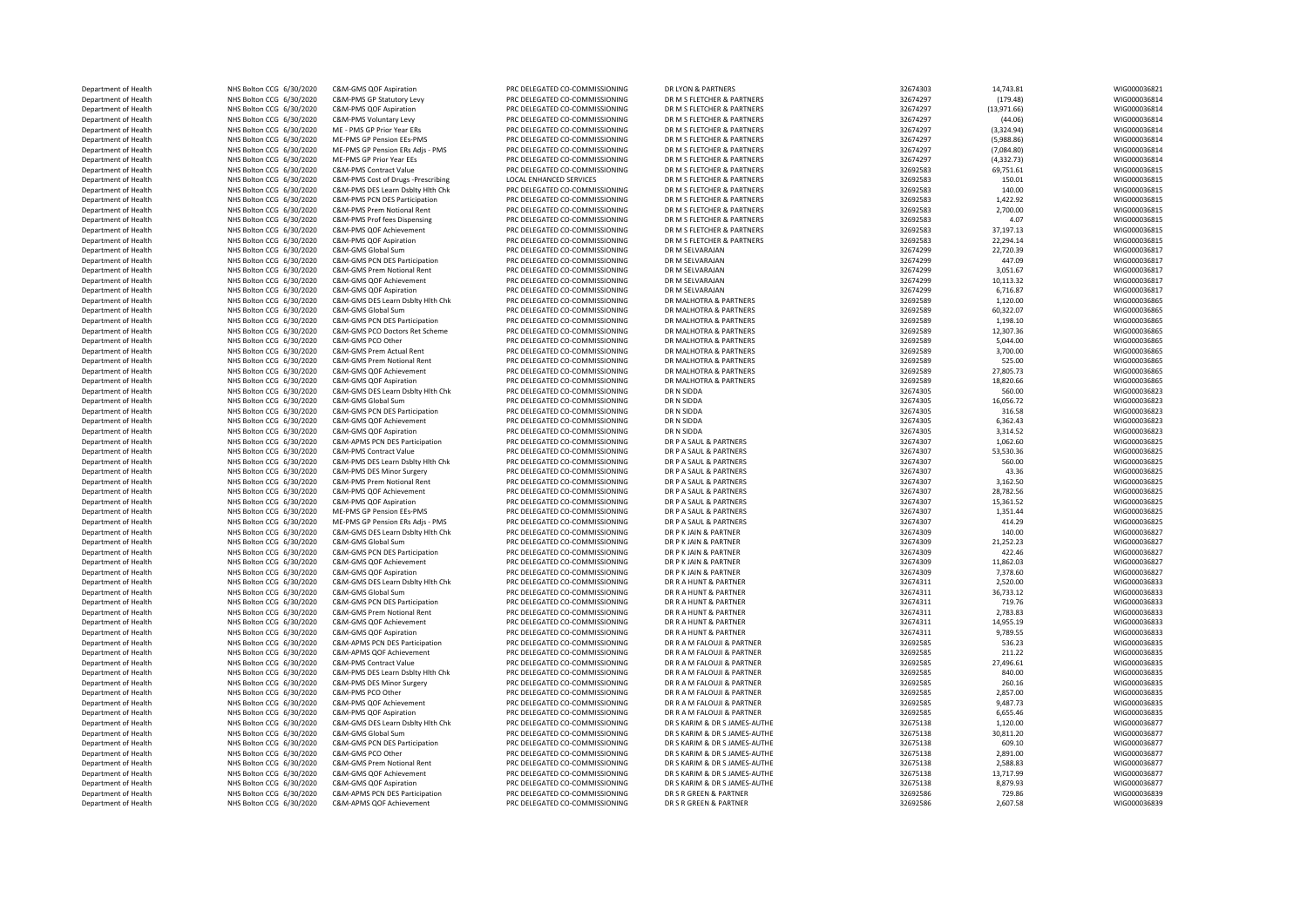| Department of Health                         | NHS Bolton CCG 6/30/2020 | C&M-PMS Contract Value                             | PRC DELEGATED CO-COMMISSIONING | DR S R GREEN & PARTNER                    | 32692586 | 37,152.93    | WIG000036839 |
|----------------------------------------------|--------------------------|----------------------------------------------------|--------------------------------|-------------------------------------------|----------|--------------|--------------|
| Department of Health                         | NHS Bolton CCG 6/30/2020 | C&M-PMS DES Learn Dsblty Hlth Chk                  | PRC DELEGATED CO-COMMISSIONING | DR S R GREEN & PARTNER                    | 32692586 | 980.00       | WIG000036839 |
| Department of Health                         | NHS Bolton CCG 6/30/2020 | C&M-PMS DES Minor Surgery                          | PRC DELEGATED CO-COMMISSIONING | DR S R GREEN & PARTNER                    | 32692586 | 130.08       | WIG000036839 |
| Department of Health                         | NHS Bolton CCG 6/30/2020 | C&M-PMS PCO Other                                  | PRC DELEGATED CO-COMMISSIONING | DR S R GREEN & PARTNER                    | 32692586 | 3,270.00     | WIG000036839 |
| Department of Health                         | NHS Bolton CCG 6/30/2020 | C&M-PMS QOF Achievement                            | PRC DELEGATED CO-COMMISSIONING | DR S R GREEN & PARTNER                    | 32692586 | 11,920.79    | WIG000036839 |
| Department of Health                         | NHS Bolton CCG 6/30/2020 | C&M-PMS QOF Aspiration                             | PRC DELEGATED CO-COMMISSIONING | DR S R GREEN & PARTNER                    | 32692586 | 9,547.31     | WIG000036839 |
| Department of Health                         | NHS Bolton CCG 6/30/2020 | C&M-APMS PCN DES Participation                     | PRC DELEGATED CO-COMMISSIONING | DR S S H NASEEF                           | 32692587 | 456.77       | WIG000036841 |
| Department of Health                         | NHS Bolton CCG 6/30/2020 | C&M-APMS QOF Achievement                           | PRC DELEGATED CO-COMMISSIONING | DR S S H NASEEF                           | 32692587 | 365.32       | WIG000036841 |
| Department of Health                         | NHS Bolton CCG 6/30/2020 | C&M-PMS Contract Value                             | PRC DELEGATED CO-COMMISSIONING | DR S S H NASEEF                           | 32692587 | 23,039.50    | WIG000036841 |
| Department of Health                         | NHS Bolton CCG 6/30/2020 | C&M-PMS DES Learn Dsblty Hlth Chk                  | PRC DELEGATED CO-COMMISSIONING | DR S S H NASEEF                           | 32692587 | 840.00       | WIG000036841 |
| Department of Health                         | NHS Bolton CCG 6/30/2020 | C&M-PMS PCO Locum Adop/Pat/Mat                     | PRC DELEGATED CO-COMMISSIONING | DR S S H NASEER                           | 32692587 | 9,190.00     | WIG000036841 |
| Department of Health                         | NHS Bolton CCG 6/30/2020 | C&M-PMS Prem Notional Rent                         | PRC DELEGATED CO-COMMISSIONING | DR S S H NASEEF                           | 32692587 | 2,504.17     | WIG000036841 |
| Department of Health                         | NHS Bolton CCG 6/30/2020 | C&M-PMS QOF Achievement                            | PRC DELEGATED CO-COMMISSIONING | DR S S H NASEEF                           | 32692587 | 9,413.84     | WIG000036841 |
| Department of Health                         | NHS Bolton CCG 6/30/2020 | C&M-PMS QOF Aspiration                             | PRC DELEGATED CO-COMMISSIONING | DR S S H NASEEF                           | 32692587 | 6,682.35     | WIG000036841 |
| Department of Health                         | NHS Bolton CCG 6/30/2020 | C&M-GMS DES Learn Dsblty Hith Chk                  | PRC DELEGATED CO-COMMISSIONING | DR T A WALMSLEY & PARTNERS                | 32674314 | 2,240.00     | WIG000036837 |
| Department of Health                         | NHS Bolton CCG 6/30/2020 | C&M-GMS Global Sum                                 | PRC DELEGATED CO-COMMISSIONING | DR T A WALMSLEY & PARTNERS                | 32674314 | 40,913.83    | WIG000036837 |
|                                              | NHS Bolton CCG 6/30/2020 |                                                    | PRC DELEGATED CO-COMMISSIONING | DR T A WALMSLEY & PARTNERS                | 32674314 | 803.60       | WIG000036837 |
| Department of Health<br>Department of Health |                          | C&M-GMS PCN DES Participation<br>C&M-GMS PCO Other | PRC DELEGATED CO-COMMISSIONING | DR T A WALMSLEY & PARTNERS                | 32674314 | 3,612.00     | WIG000036837 |
|                                              | NHS Bolton CCG 6/30/2020 |                                                    |                                |                                           |          |              |              |
| Department of Health                         | NHS Bolton CCG 6/30/2020 | C&M-GMS Prem Actual Rent                           | PRC DELEGATED CO-COMMISSIONING | DR T A WALMSLEY & PARTNERS                | 32674314 | 26,010.00    | WIG000036837 |
| Department of Health                         | NHS Bolton CCG 6/30/2020 | C&M-GMS QOF Achievement                            | PRC DELEGATED CO-COMMISSIONING | DR T A WALMSLEY & PARTNERS                | 32674314 | 19,423.72    | WIG000036837 |
| Department of Health                         | NHS Bolton CCG 6/30/2020 | C&M-GMS QOF Aspiration                             | PRC DELEGATED CO-COMMISSIONING | DR T A WALMSLEY & PARTNERS                | 32674314 | 12,882.04    | WIG000036837 |
| Department of Health                         | NHS Bolton CCG 6/30/2020 | C&M-PMS GP Statutory Levy                          | PRC DELEGATED CO-COMMISSIONING | DR TABOR & PARTNERS                       | 32675129 | (285.78)     | WIG000036862 |
| Department of Health                         | NHS Bolton CCG 6/30/2020 | C&M-PMS QOF Aspiration                             | PRC DELEGATED CO-COMMISSIONING | DR TABOR & PARTNERS                       | 32675129 | (22, 513.30) | WIG000036862 |
| Department of Health                         | NHS Bolton CCG 6/30/2020 | C&M-PMS Voluntary Levy                             | PRC DELEGATED CO-COMMISSIONING | DR TABOR & PARTNERS                       | 32675129 | (70.15)      | WIG000036862 |
| Department of Health                         | NHS Bolton CCG 6/30/2020 | ME - PMS GP Prior Year ERs                         | PRC DELEGATED CO-COMMISSIONING | DR TABOR & PARTNERS                       | 32675129 | (489.91)     | WIG000036862 |
| Department of Health                         | NHS Bolton CCG 6/30/2020 | ME-PMS GP Pension ERs Adjs - PMS                   | PRC DELEGATED CO-COMMISSIONING | DR TABOR & PARTNERS                       | 32675129 | (1, 146.99)  | WIG000036862 |
| Department of Health                         | NHS Bolton CCG 6/30/2020 | ME-PMS GP Prior Year EEs                           | PRC DELEGATED CO-COMMISSIONING | DR TABOR & PARTNERS                       | 32675129 | (715.43)     | WIG000036862 |
| Department of Health                         | NHS Bolton CCG 6/30/2020 | C&M-PMS Contract Value                             | PRC DELEGATED CO-COMMISSIONING | DR TABOR & PARTNERS                       | 32675130 | 115,118.56   | WIG000036863 |
| Department of Health                         | NHS Bolton CCG 6/30/2020 | C&M-PMS DES Learn Dsblty Hith Chk                  | PRC DELEGATED CO-COMMISSIONING | DR TABOR & PARTNERS                       | 32675130 | 2,520.00     | WIG000036863 |
| Department of Health                         | NHS Bolton CCG 6/30/2020 | C&M-PMS PCN DES Participation                      | PRC DELEGATED CO-COMMISSIONING | DR TABOR & PARTNERS                       | 32675130 | 2,273.66     | WIG000036863 |
| Department of Health                         | NHS Bolton CCG 6/30/2020 | C&M-PMS PCO Locum Adop/Pat/Mat                     | PRC DELEGATED CO-COMMISSIONING | DR TABOR & PARTNERS                       | 32675130 | 22,880.64    | WIG000036863 |
| Department of Health                         | NHS Bolton CCG 6/30/2020 | C&M-PMS Prem Notional Rent                         | PRC DELEGATED CO-COMMISSIONING | DR TABOR & PARTNERS                       | 32675130 | 4,514.58     | WIG000036863 |
| Department of Health                         | NHS Bolton CCG 6/30/2020 | C&M-PMS QOF Achievement                            | PRC DELEGATED CO-COMMISSIONING | DR TABOR & PARTNERS                       | 32675130 | 54,513.80    | WIG000036863 |
| Department of Health                         | NHS Bolton CCG 6/30/2020 | C&M-PMS QOF Aspiration                             | PRC DELEGATED CO-COMMISSIONING | DR TABOR & PARTNERS                       | 32675130 | 34,924.59    | WIG000036863 |
| Department of Health                         | NHS Bolton CCG 6/30/2020 | ME-PMS GP Pension EEs-PMS                          | PRC DELEGATED CO-COMMISSIONING | DR TABOR & PARTNERS                       | 32675130 | 12,646.88    | WIG000036863 |
| Department of Health                         | NHS Bolton CCG 6/30/2020 | C&M-GMS DES Learn Dsblty Hith Chk                  | PRC DELEGATED CO-COMMISSIONING | DR VINEET KUMAR KALHAN AND DR VIBHA GUPTA | 32674337 | 980.00       | WIG000036881 |
| Department of Health                         | NHS Bolton CCG 6/30/2020 | C&M-GMS Global Sum                                 | PRC DELEGATED CO-COMMISSIONING | DR VINEET KUMAR KALHAN AND DR VIBHA GUPTA | 32674337 | 25,125.94    | WIG000036881 |
| Department of Health                         | NHS Bolton CCG 6/30/2020 | C&M-GMS PCN DES Participation                      | PRC DELEGATED CO-COMMISSIONING | DR VINEET KUMAR KALHAN AND DR VIBHA GUPTA | 32674337 | 494.35       | WIG000036881 |
| Department of Health                         | NHS Bolton CCG 6/30/2020 | C&M-GMS Prem Notional Rent                         | PRC DELEGATED CO-COMMISSIONING | DR VINEET KUMAR KALHAN AND DR VIBHA GUPTA | 32674337 | 1,412.50     | WIG000036881 |
| Department of Health                         | NHS Bolton CCG 6/30/2020 | C&M-GMS QOF Achievement                            | PRC DELEGATED CO-COMMISSIONING | DR VINEET KUMAR KALHAN AND DR VIBHA GUPTA | 32674337 | 11,199.60    | WIG000036881 |
| Department of Health                         | NHS Bolton CCG 6/30/2020 | C&M-GMS QOF Aspiration                             | PRC DELEGATED CO-COMMISSIONING | DR VINEET KUMAR KALHAN AND DR VIBHA GUPTA | 32674337 | 6,620.57     | WIG000036881 |
| Department of Health                         | NHS Bolton CCG 6/30/2020 | C&M-APMS PCN DES Participation                     | PRC DELEGATED CO-COMMISSIONING | DR Y LOOMBA & PARTNER BOLTON              | 32674318 | 587.41       | WIG000036845 |
| Department of Health                         | NHS Bolton CCG 6/30/2020 | C&M-PMS Contract Value                             | PRC DELEGATED CO-COMMISSIONING | DR Y LOOMBA & PARTNER BOLTON              | 32674318 | 29,682.80    | WIG000036845 |
| Department of Health                         | NHS Bolton CCG 6/30/2020 | C&M-PMS DES Learn Dsblty Hlth Chk                  | PRC DELEGATED CO-COMMISSIONING | DR Y LOOMBA & PARTNER BOLTON              | 32674318 | 420.00       | WIG000036845 |
| Department of Health                         | NHS Bolton CCG 6/30/2020 | C&M-PMS QOF Achievement                            | PRC DELEGATED CO-COMMISSIONING | DR Y LOOMBA & PARTNER BOLTON              | 32674318 | 14,413.55    | WIG000036845 |
| Department of Health                         | NHS Bolton CCG 6/30/2020 | C&M-PMS QOF Aspiration                             | PRC DELEGATED CO-COMMISSIONING | DR Y LOOMBA & PARTNER BOLTON              | 32674318 | 8,738.67     | WIG000036845 |
|                                              |                          |                                                    | PRC DELEGATED CO-COMMISSIONING | DRS LIVERSEDGE MCCURDIE WONG & YOXALL     |          |              |              |
| Department of Health                         | NHS Bolton CCG 6/30/2020 | C&M-PMS Contract Value                             |                                |                                           | 32675124 | 45,219.44    | WIG000036843 |
| Department of Health                         | NHS Bolton CCG 6/30/2020 | C&M-PMS DES Learn Dsblty Hith Chk                  | PRC DELEGATED CO-COMMISSIONING | DRS LIVERSEDGE MCCURDIE WONG & YOXALL     | 32675124 | 840.00       | WIG000036843 |
| Department of Health                         | NHS Bolton CCG 6/30/2020 | C&M-PMS PCN DES Participation                      | PRC DELEGATED CO-COMMISSIONING | DRS LIVERSEDGE MCCURDIE WONG & YOXALL     | 32675124 | 878.04       | WIG000036843 |
| Department of Health                         | NHS Bolton CCG 6/30/2020 | C&M-PMS QOF Achievement                            | PRC DELEGATED CO-COMMISSIONING | DRS LIVERSEDGE MCCURDIE WONG & YOXALL     | 32675124 | 22,277.06    | WIG000036843 |
| Department of Health                         | NHS Bolton CCG 6/30/2020 | C&M-PMS QOF Aspiration                             | PRC DELEGATED CO-COMMISSIONING | DRS LIVERSEDGE MCCURDIE WONG & YOXALL     | 32675124 | 12.030.60    | WIG000036843 |
| Department of Health                         | NHS Bolton CCG 6/30/2020 | ME - PMS GP Prior Year ERs                         | PRC DELEGATED CO-COMMISSIONING | DRS LIVERSEDGE MCCURDIE WONG & YOXALL     | 32675124 | 411.15       | WIG000036843 |
| Department of Health                         | NHS Bolton CCG 6/30/2020 | ME-PMS GP Prior Year EEs                           | PRC DELEGATED CO-COMMISSIONING | DRS LIVERSEDGE MCCURDIE WONG & YOXALL     | 32675124 | 897.31       | WIG000036843 |
| Department of Health                         | NHS Bolton CCG 6/30/2020 | C&M-GMS GP Statutory Levy                          | PRC DELEGATED CO-COMMISSIONING | <b>DUNSTAN PARTNERSHIP</b>                | 32675131 | (192.52)     | WIG000036868 |
| Department of Health                         | NHS Bolton CCG 6/30/2020 | C&M-GMS QOF Aspiration                             | PRC DELEGATED CO-COMMISSIONING | <b>DUNSTAN PARTNERSHIP</b>                | 32675131 | (20, 129.30) | WIG000036868 |
| Department of Health                         | NHS Bolton CCG 6/30/2020 | C&M-GMS Voluntary Levy                             | PRC DELEGATED CO-COMMISSIONING | <b>DUNSTAN PARTNERSHIP</b>                | 32675131 | (47.25)      | WIG000036868 |
| Department of Health                         | NHS Bolton CCG 6/30/2020 | <b>ME-GMS GP Pension EEs</b>                       | PRC DELEGATED CO-COMMISSIONING | <b>DUNSTAN PARTNERSHIP</b>                | 32675131 | (6,685.22)   | WIG000036868 |
| Department of Health                         | NHS Bolton CCG 6/30/2020 | ME-GMS GP Pension ERs Adjustments                  | PRC DELEGATED CO-COMMISSIONING | <b>DUNSTAN PARTNERSHIP</b>                | 32675131 | (6,812.53)   | WIG000036868 |
| Department of Health                         | NHS Bolton CCG 6/30/2020 | C&M-GMS DES Extended Hours Access                  | PRC DELEGATED CO-COMMISSIONING | <b>DUNSTAN PARTNERSHIP</b>                | 32675132 | 4,369.58     | WIG000036869 |
| Department of Health                         | NHS Bolton CCG 6/30/2020 | C&M-GMS DES Learn Dsbltv Hlth Chk                  | PRC DELEGATED CO-COMMISSIONING | <b>DUNSTAN PARTNERSHIP</b>                | 32675132 | 1.820.00     | WIG000036869 |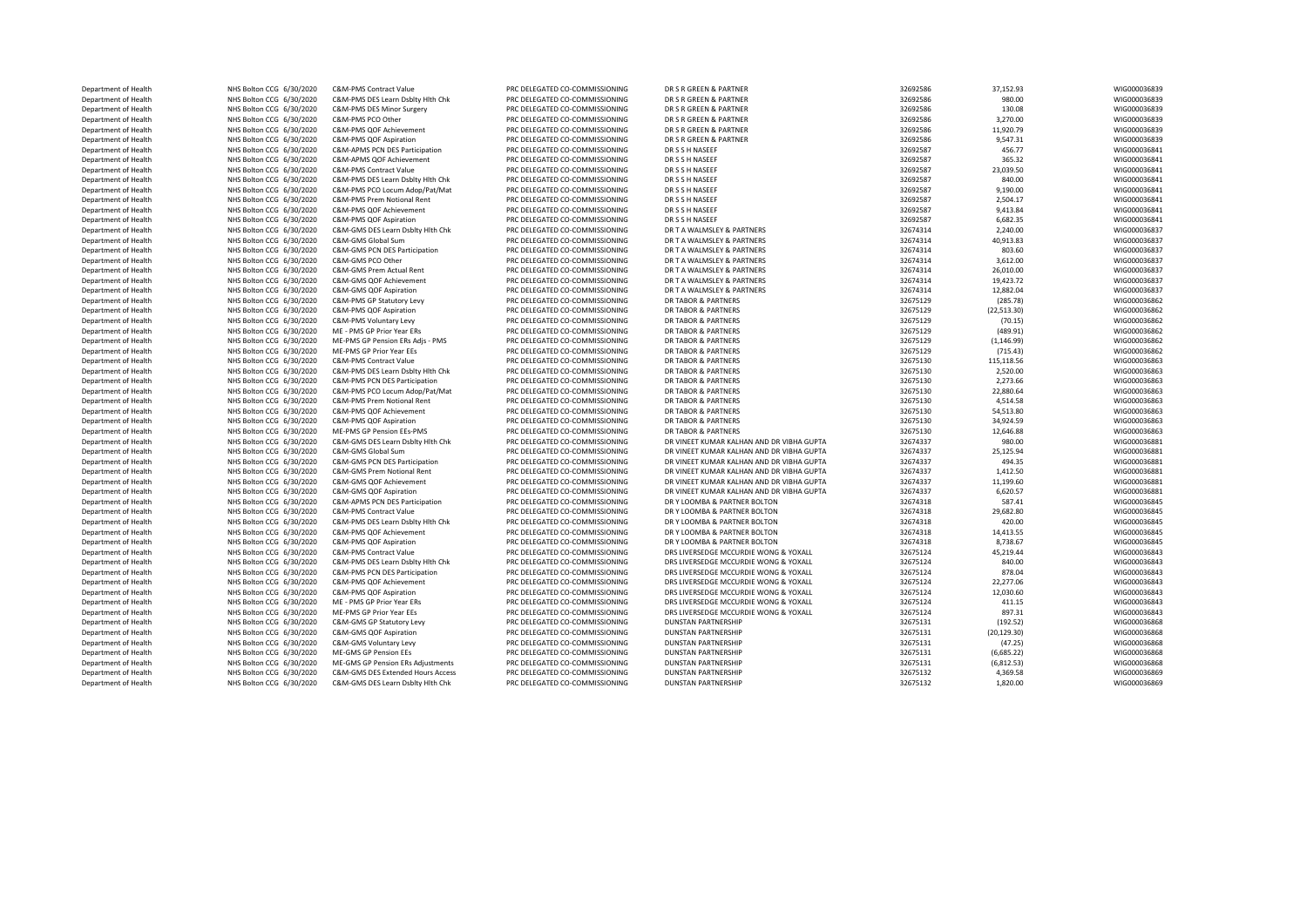| Department of Health | NHS Bolton CCG 6/30/2020 | C&M-GMS DES Minor Surgery                  | PRC DELEGATED CO-COMMISSIONING  | <b>DUNSTAN PARTNERSHIP</b>                            | 32675132 | 216.80                   | WIG000036869       |
|----------------------|--------------------------|--------------------------------------------|---------------------------------|-------------------------------------------------------|----------|--------------------------|--------------------|
| Department of Health | NHS Bolton CCG 6/30/2020 | C&M-GMS Global Sum                         | PRC DELEGATED CO-COMMISSIONING  | <b>DUNSTAN PARTNERSHIP</b>                            | 32675132 | 82,136.91                | WIG000036869       |
| Department of Health | NHS Bolton CCG 6/30/2020 | C&M-GMS PCN DES Clinical Director          | PRC DELEGATED CO-COMMISSIONING  | <b>DUNSTAN PARTNERSHIP</b>                            | 32675132 | 2,175.75                 | WIG000036869       |
| Department of Health | NHS Bolton CCG 6/30/2020 | C&M-GMS PCN DES PCN support                | <b>LOCAL ENHANCED SERVICES</b>  | <b>DUNSTAN PARTNERSHIP</b>                            | 32675132 | 4,520.25                 | WIG000036869       |
| Department of Health | NHS Bolton CCG 6/30/2020 | C&M-GMS PCN DES Participation              | PRC DELEGATED CO-COMMISSIONING  | <b>DUNSTAN PARTNERSHIP</b>                            | 32675132 | 1,624.64                 | WIG000036869       |
| Department of Health | NHS Bolton CCG 6/30/2020 | C&M-GMS PCO Doctors Ret Scheme             | PRC DELEGATED CO-COMMISSIONING  | <b>DUNSTAN PARTNERSHIP</b>                            | 32675132 | 1,230.72                 | WIG000036869       |
| Department of Health | NHS Bolton CCG 6/30/2020 | C&M-GMS PCO Other                          | PRC DELEGATED CO-COMMISSIONING  | <b>DUNSTAN PARTNERSHIP</b>                            | 32675132 | 6,492.00                 | WIG000036869       |
| Department of Health | NHS Bolton CCG 6/30/2020 | C&M-GMS QOF Achievement                    | PRC DELEGATED CO-COMMISSIONING  | <b>DUNSTAN PARTNERSHIP</b>                            | 32675132 | 43,967.78                | WIG000036869       |
| Department of Health | NHS Bolton CCG 6/30/2020 | C&M-GMS QOF Aspiration                     | PRC DELEGATED CO-COMMISSIONING  | <b>DUNSTAN PARTNERSHIP</b>                            | 32675132 | 28,136.23                | WIG000036869       |
| Department of Health | NHS Bolton CCG 6/30/2020 | C&M-PCN DES Support Payment                | PRC DELEGATED CO-COMMISSIONING  | <b>DUNSTAN PARTNERSHIP</b>                            | 32675132 | 2,611.17                 | WIG000036869       |
| Department of Health | NHS Bolton CCG 6/30/2020 | ME - GMS GP Prior Year ERs                 | PRC DELEGATED CO-COMMISSIONING  | <b>DUNSTAN PARTNERSHIP</b>                            | 32675132 | 1,332.09                 | WIG000036869       |
| Department of Health | NHS Bolton CCG 6/30/2020 | ME-GMS GP Prior Year EEs                   | PRC DELEGATED CO-COMMISSIONING  | DUNSTAN PARTNERSHIP                                   | 32675132 | 2,531.90                 | WIG000036869       |
| Department of Health | NHS Bolton CCG 6/30/2020 | Hcare Srv Rec NHS Trust-Contract Baseline  | ACUTE COMMISSIONING             | EAST LANCASHIRE HOSPITALS NHS TRUST                   | 32744012 | 66,022.37 654913225      | 106934-08-JUN-2020 |
| Department of Health | NHS Bolton CCG 6/30/2020 | Clinical&Medical-Independent Sector        | LEARNING DIFFICULTIES           | ELYSIUM HEALTHCARE LTD                                | 32863659 | 42,764.50 GB257732580    | BRW00313           |
| Department of Health | NHS Bolton CCG 6/30/2020 | Clinical&Medical-Independent Sector        | LEARNING DIFFICULTIES           | ELYSIUM HEALTHCARE LTD                                | 32863668 | 42,764.50 GB257732580    | BRW00331           |
| Department of Health | NHS Bolton CCG 6/30/2020 | Clinical&Medical-Independent Sector        | LEARNING DIFFICULTIES           | ELYSIUM HEALTHCARE LTD                                | 32863674 | 40,005.50 GB257732580    | BRW00346           |
| Department of Health | NHS Bolton CCG 6/30/2020 | Clinical&Medical-Independent Sector        | <b>LEARNING DIFFICULTIES</b>    | ELYSIUM HEALTHCARE LTD                                | 32863679 | 42.764.50 GB257732580    | BRW00363           |
| Department of Health | NHS Bolton CCG 6/30/2020 | Clinical&Medical-Independent Sector        | LEARNING DIFFICULTIES           | ELYSIUM HEALTHCARE LTD                                | 32863693 | 41.385.00 GB257732580    | BRW00381           |
| Department of Health | NHS Bolton CCG 6/30/2020 | Clinical&Medical-Independent Sector        | LEARNING DIFFICULTIES           | ELYSIUM HEALTHCARE LTD                                | 32863825 | 42,764.50 GB257732580    | BRW00396           |
| Department of Health | NHS Bolton CCG 6/30/2020 | C&M-GMS DES Learn Dsblty Hlth Chk          | PRC DELEGATED CO-COMMISSIONING  | FIG TREE MEDICAL PRACTICE                             | 32674339 | 2,100.00                 | WIG000036883       |
| Department of Health | NHS Bolton CCG 6/30/2020 | C&M-GMS DES Minor Surgery                  | PRC DELEGATED CO-COMMISSIONING  | FIG TREE MEDICAL PRACTICE                             | 32674339 | 390.24                   | WIG000036883       |
| Department of Health | NHS Bolton CCG 6/30/2020 | C&M-GMS Global Sum                         | PRC DELEGATED CO-COMMISSIONING  | FIG TREE MEDICAL PRACTICE                             | 32674339 | 38,873.62                | WIG000036883       |
| Department of Health | NHS Bolton CCG 6/30/2020 | C&M-GMS PCN DES Participation              | PRC DELEGATED CO-COMMISSIONING  | FIG TREE MEDICAL PRACTICE                             | 32674339 | 765.79                   | WIG000036883       |
| Department of Health | NHS Bolton CCG 6/30/2020 | C&M-GMS PCO Other                          | PRC DELEGATED CO-COMMISSIONING  | FIG TREE MEDICAL PRACTICE                             | 32674339 | 3,294.00                 | WIG000036883       |
| Department of Health | NHS Bolton CCG 6/30/2020 | C&M-GMS QOF Achievement                    | PRC DELEGATED CO-COMMISSIONING  | FIG TREE MEDICAL PRACTICE                             | 32674339 | 20,684.98                | WIG000036883       |
| Department of Health | NHS Bolton CCG 6/30/2020 | C&M-GMS QOF Aspiration                     | PRC DELEGATED CO-COMMISSIONING  | FIG TREE MEDICAL PRACTICE                             | 32674339 | 11,236.67                | WIG000036883       |
| Department of Health | NHS Bolton CCG 6/30/2020 | C&M-GMS GP Statutory Levy                  | PRC DELEGATED CO-COMMISSIONING  | <b>GARNET FOLD PRACTICE</b>                           | 32674319 | (120.71)                 | WIG000036848       |
| Department of Health | NHS Bolton CCG 6/30/2020 | C&M-GMS QOF Aspiration                     | PRC DELEGATED CO-COMMISSIONING  | <b>GARNET FOLD PRACTICE</b>                           | 32674319 | (10, 454.20)             | WIG000036848       |
| Department of Health | NHS Bolton CCG 6/30/2020 | C&M-GMS Voluntary Levy                     | PRC DELEGATED CO-COMMISSIONING  | <b>GARNET FOLD PRACTICE</b>                           | 32674319 | (29.63)                  | WIG000036848       |
| Department of Health | NHS Bolton CCG 6/30/2020 | ME - GMS TPS Added Years Adj EEs           | PRC DELEGATED CO-COMMISSIONING  | <b>GARNET FOLD PRACTICE</b>                           | 32674319 | (234.97)                 | WIG000036848       |
| Department of Health | NHS Bolton CCG 6/30/2020 | ME-GMS GP Pension EEs                      | PRC DELEGATED CO-COMMISSIONING  | <b>GARNET FOLD PRACTICE</b>                           | 32674319 | (7,759.79)               | WIG000036848       |
| Department of Health | NHS Bolton CCG 6/30/2020 | ME-GMS GP Pension ERs Adjustments          | PRC DELEGATED CO-COMMISSIONING  | <b>GARNET FOLD PRACTICE</b>                           | 32674319 | (8,305.68)               | WIG000036848       |
| Department of Health | NHS Bolton CCG 6/30/2020 | C&M-GMS DES Learn Dsblty Hlth Chk          | PRC DELEGATED CO-COMMISSIONING  | <b>GARNET FOLD PRACTICE</b>                           | 32674320 | 1,400.00                 | WIG000036849       |
| Department of Health | NHS Bolton CCG 6/30/2020 | C&M-GMS DES Minor Surgery                  | PRC DELEGATED CO-COMMISSIONING  | <b>GARNET FOLD PRACTICE</b>                           | 32674320 | 433.60                   | WIG000036849       |
| Department of Health | NHS Bolton CCG 6/30/2020 | C&M-GMS Global Sum                         | PRC DELEGATED CO-COMMISSIONING  | <b>GARNET FOLD PRACTICE</b>                           | 32674320 | 54,407.11                | WIG000036849       |
| Department of Health | NHS Bolton CCG 6/30/2020 | C&M-GMS PCN DES Participation              | PRC DELEGATED CO-COMMISSIONING  | <b>GARNET FOLD PRACTICE</b>                           | 32674320 | 1,072.85                 | WIG000036849       |
| Department of Health | NHS Bolton CCG 6/30/2020 | C&M-GMS PCO Other                          | PRC DELEGATED CO-COMMISSIONING  | <b>GARNET FOLD PRACTICE</b>                           | 32674320 | 4,265.00                 | WIG000036849       |
| Department of Health | NHS Bolton CCG 6/30/2020 |                                            |                                 |                                                       |          |                          |                    |
|                      |                          | C&M-GMS Prem Notional Rent                 | PRC DELEGATED CO-COMMISSIONING  | <b>GARNET FOLD PRACTICE</b>                           | 32674320 | 2,728.25                 | WIG000036849       |
| Department of Health | NHS Bolton CCG 6/30/2020 | C&M-GMS Prem Rates                         | PRC DELEGATED CO-COMMISSIONING  | <b>GARNET FOLD PRACTICE</b>                           | 32674320 | 4,790.40                 | WIG000036849       |
| Department of Health | NHS Bolton CCG 6/30/2020 | C&M-GMS QOF Achievement                    | PRC DELEGATED CO-COMMISSIONING  | <b>GARNET FOLD PRACTICE</b>                           | 32674320 | 22,834.76                | WIG000036849       |
|                      |                          |                                            |                                 |                                                       |          |                          |                    |
| Department of Health | NHS Bolton CCG 6/30/2020 | C&M-GMS QOF Aspiration                     | PRC DELEGATED CO-COMMISSIONING  | <b>GARNET FOLD PRACTICE</b>                           | 32674320 | 15,348.43                | WIG000036849       |
| Department of Health | NHS Bolton CCG 6/30/2020 | Hoare Sry Rec Fdtn Trust-Contract Baseline | MENTAL HEALTH CONTRACTS         | GREATER MANCHESTER MENTAL HEALTH NHS FOUNDATION TRUST | 32591508 | 47,000.00 GB654929594    | 38723              |
| Department of Health | NHS Bolton CCG 6/30/2020 | Hcare Srv Rec Fdtn Trust-Contract Baseline | MENTAL HEALTH SERVICES - ADULTS | GREATER MANCHESTER MENTAL HEALTH NHS FOUNDATION TRUST | 32591508 | 200,000.00 GB654929594   | 38723              |
| Department of Health | NHS Bolton CCG 6/30/2020 | Hcare Srv Rec Fdtn Trust-Contract Baseline | MENTAL HEALTH CONTRACTS         | GREATER MANCHESTER MENTAL HEALTH NHS FOUNDATION TRUST | 32744017 | 2,919,262.52 GB654929594 | 106935-08-JUN-2020 |
|                      |                          |                                            |                                 |                                                       |          |                          |                    |
| Department of Health | NHS Bolton CCG 6/30/2020 | Cont Care- Adult 100% Fully Funded         | CHC ADULT FULLY FUNDED          | <b>HAZELBROOK</b>                                     | 32735555 | 25,851.22                | 00111HB            |
| Department of Health | NHS Bolton CCG 6/30/2020 | Cont Care-Funded Nursing Care Allow        | <b>FUNDED NURSING CARE</b>      | <b>HAZELBROOK</b>                                     | 32735555 | 919.77                   | 00111HB            |
| Department of Health | NHS Bolton CCG 6/30/2020 | Cont Care- Adult 100% Fully Funded         | CHC ADULT FULLY FUNDED          | HC ONE LTD                                            | 32608031 | 38,344.94 218770886      | IFOUAMAY20         |
| Department of Health | NHS Bolton CCG 6/30/2020 | Cont Care-Funded Nursing Care Allow        | FUNDED NURSING CARE             | HC ONE LTD                                            | 32608031 | 3,697.44 218770886       | IFOUAMAY20         |
|                      |                          |                                            |                                 |                                                       |          |                          |                    |
| Department of Health | NHS Bolton CCG 6/30/2020 | C&M-PMS GP Statutory Levy                  | PRC DELEGATED CO-COMMISSIONING  | HEATON MEDICAL CENTRE                                 | 32675139 | (196.30)                 | WIG000036878       |
| Department of Health | NHS Bolton CCG 6/30/2020 | C&M-PMS QOF Aspiration                     | PRC DELEGATED CO-COMMISSIONING  | HEATON MEDICAL CENTRE                                 | 32675139 | (18, 215.44)             | WIG000036878       |
| Department of Health | NHS Bolton CCG 6/30/2020 | C&M-PMS Voluntary Levy                     | PRC DELEGATED CO-COMMISSIONING  | <b>HEATON MEDICAL CENTRE</b>                          | 32675139 | (48.18)                  | WIG000036878       |
|                      |                          |                                            |                                 |                                                       |          |                          |                    |
| Department of Health | NHS Bolton CCG 6/30/2020 | ME - PMS GP Prior Year ERs                 | PRC DELEGATED CO-COMMISSIONING  | HEATON MEDICAL CENTRE                                 | 32675139 | (828.72)                 | WIG000036878       |
| Department of Health | NHS Bolton CCG 6/30/2020 | ME - PMS TPS Added Years Adj EEs           | PRC DELEGATED CO-COMMISSIONING  | HEATON MEDICAL CENTRE                                 | 32675139 | $-162.5$                 | WIG000036878       |
| Department of Health | NHS Bolton CCG 6/30/2020 | ME-PMS GP Pension EEs-PMS                  | PRC DELEGATED CO-COMMISSIONING  | HEATON MEDICAL CENTRE                                 | 32675139 | $-14,203.42$             | WIG000036878       |
| Department of Health | NHS Bolton CCG 6/30/2020 | ME-PMS GP Pension ERs Adjs - PMS           | PRC DELEGATED CO-COMMISSIONING  | HEATON MEDICAL CENTRE                                 | 32675139 | $-13,760.78$             | WIG000036878       |
| Department of Health | NHS Bolton CCG 6/30/2020 | ME-PMS GP Prior Year EEs                   | PRC DELEGATED CO-COMMISSIONING  | HEATON MEDICAL CENTRE                                 | 32675139 | $-720.38$                | WIG000036878       |
|                      |                          |                                            |                                 |                                                       |          |                          |                    |
| Department of Health | NHS Bolton CCG 6/30/2020 | C&M-APMS PCN DES Participation             | PRC DELEGATED CO-COMMISSIONING  | HEATON MEDICAL CENTRE                                 | 32685010 | 1,599.00                 | WIG000036879       |
| Department of Health | NHS Bolton CCG 6/30/2020 | C&M-APMS QOF Achievement                   | PRC DELEGATED CO-COMMISSIONING  | HEATON MEDICAL CENTRE                                 | 32685010 | 1,825.24                 | WIG000036879       |
| Department of Health | NHS Bolton CCG 6/30/2020 | C&M-PMS Contract Value                     | PRC DELEGATED CO-COMMISSIONING  | HEATON MEDICAL CENTRE                                 | 32685010 | 81,509.43                | WIG000036879       |
| Department of Health | NHS Bolton CCG 6/30/2020 | C&M-PMS DES Learn Dsblty Hith Chk          | PRC DELEGATED CO-COMMISSIONING  | HEATON MEDICAL CENTRE                                 | 32685010 | 1,540.00                 | WIG000036879       |
|                      |                          |                                            |                                 |                                                       |          |                          |                    |
| Department of Health | NHS Bolton CCG 6/30/2020 | C&M-PMS DES Minor Surgery                  | PRC DELEGATED CO-COMMISSIONING  | HEATON MEDICAL CENTRE                                 | 32685010 | 303.52                   | WIG000036879       |
| Department of Health | NHS Bolton CCG 6/30/2020 | C&M-PMS Prem Notional Rent                 | PRC DELEGATED CO-COMMISSIONING  | HEATON MEDICAL CENTRE                                 | 32685010 | 5,237.50                 | WIG000036879       |
| Department of Health | NHS Bolton CCG 6/30/2020 | C&M-PMS Prem Water Rates                   | PRC DELEGATED CO-COMMISSIONING  | HEATON MEDICAL CENTRE                                 | 32685010 | 2,031.24                 | WIG000036879       |
| Department of Health | NHS Bolton CCG 6/30/2020 | C&M-PMS QOF Achievement                    | PRC DELEGATED CO-COMMISSIONING  | <b>HEATON MEDICAL CENTRE</b>                          | 32685010 | 37,962.15                | WIG000036879       |
| Department of Health | NHS Bolton CCG 6/30/2020 | C&M-PMS QOF Aspiration                     | PRC DELEGATED CO-COMMISSIONING  | HEATON MEDICAL CENTRE                                 | 32685010 | 27,125.53                | WIG000036879       |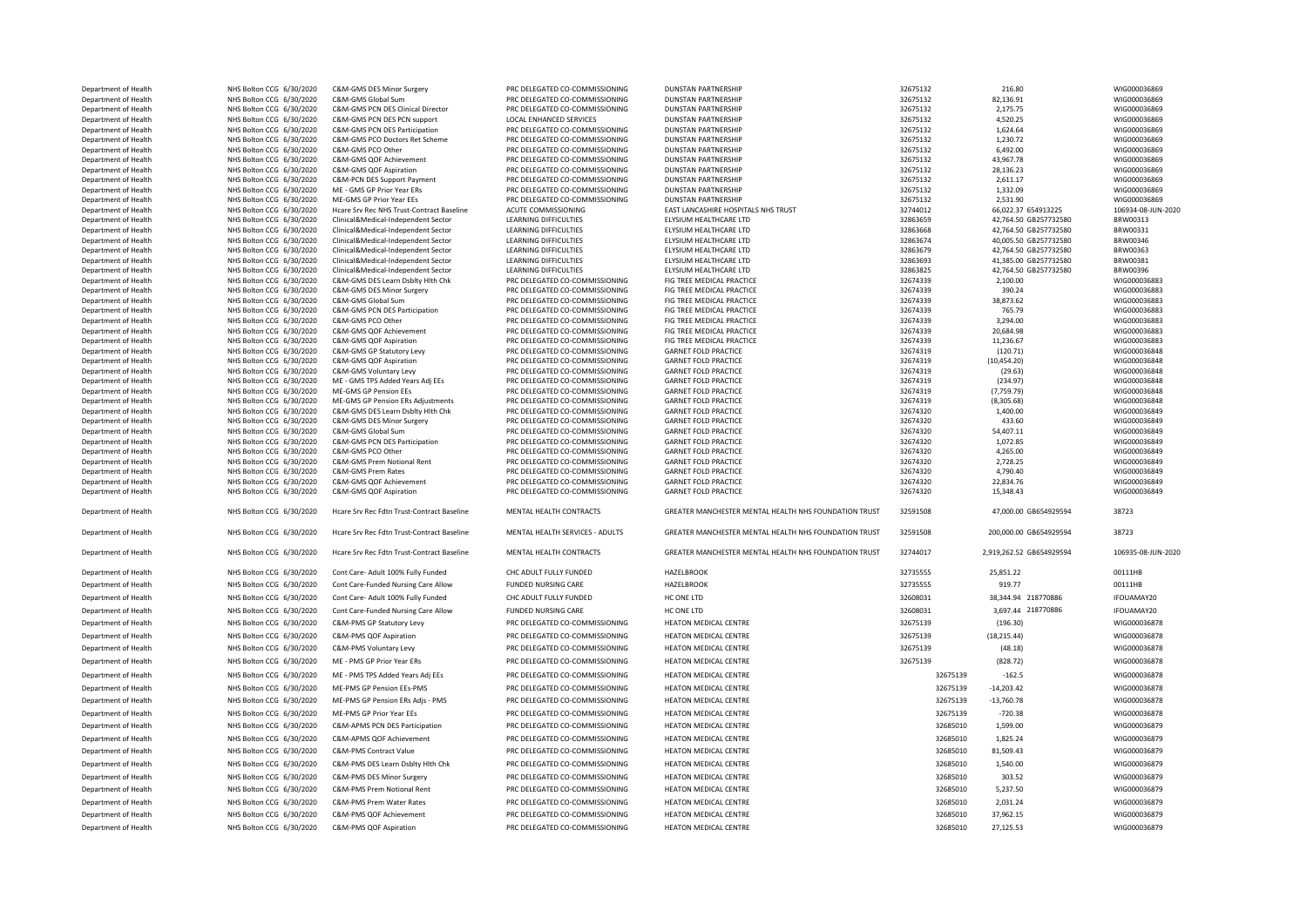| Department of Health | NHS Bolton CCG 6/30/2020 | Apprenticeship Levy Payable                | <b>BALANCE SHEET</b>                | <b>HMRC</b>                                         | 32731988 | 1,080.00      | 654457614 475PW004363742102  |
|----------------------|--------------------------|--------------------------------------------|-------------------------------------|-----------------------------------------------------|----------|---------------|------------------------------|
| Department of Health | NHS Bolton CCG 6/30/2020 | Income tax <1Yr                            | <b>BALANCE SHEET</b>                | <b>HMRC</b>                                         | 32731988 | 68,279.68     | 654457614 475PW004363742102  |
| Denartment of Health | NHS Bolton CCG 6/30/2020 | Income tax <1Yr-Student Loans              | <b>BALANCE SHEET</b>                | <b>HMRC</b>                                         | 32731988 | 1,904.00      | 654457614 475PW004363742102  |
| Department of Health | NHS Bolton CCG 6/30/2020 | National Insurance < 1 yr-NI- ERS          | <b>BALANCE SHEET</b>                | <b>HMRC</b>                                         | 32731988 | 49,269.05     | 654457614 475PW004363742102  |
| Department of Health | NHS Bolton CCG 6/30/2020 | National Insurance < 1 yr-NI-EES           | <b>BALANCE SHEET</b>                | <b>HMRC</b>                                         | 32731988 | 35,271.44     | 654457614 475PW004363742102  |
| Department of Health | NHS Bolton CCG 6/30/2020 | Statutory Mat Pay < 1 yr                   | <b>BALANCE SHEET</b>                | <b>HMRC</b>                                         | 32731988 | $-3,904.55$   | 654457614 475PW004363742102  |
| Department of Health | NHS Bolton CCG 6/30/2020 | Telecoms-Phone Rental and Calls            | PRIMARY CARE IT                     | IPLATO HEALTHCARE LTD                               | 32735424 | 65,100.00     | 906258620<br>12627           |
| Department of Health | NHS Bolton CCG 6/30/2020 | Computer Network Costs                     | PRIMARY CARE IT                     | IPLATO HEALTHCARE LTD                               | 32867193 | 54,250.00     | 906258620<br>12638           |
| Department of Health | NHS Bolton CCG 6/30/2020 | Hcare Srv Rec Fdtn Trust-Contract Baseline | ACUTE COMMISSIONING                 | LANCASHIRE TEACHING HOSPITALS NHS FOUNDATION TRUST  | 32744015 | 129,646.01    | 654937107 106936-08-JUN-2020 |
| Department of Health | NHS Bolton CCG 6/30/2020 | Hcare Srv Rec Fdtn Trust-Contract Baseline | ACUTE COMMISSIONING                 | LIVERPOOL UNIVERSITY HOSPITALS NHS FOUNDATION TRUST | 32744019 | 36,209.50     | 106937-08-JUN-2020           |
| Department of Health | NHS Bolton CCG 6/30/2020 | Hoare Sry Rec Edtn Trust-Contract Baseline | ACUTE COMMISSIONING                 | MANCHESTER UNIVERSITY NHS FOUNDATION TRUST          | 32744018 | 1,009,068.56  | 654415538 106938-08-JUN-2020 |
| Department of Health | NHS Bolton CCG 6/30/2020 | Hcare Srv Rec Fdtn Trust-Non Contract      | COMMISSIONING - NON ACUTE           | MANCHESTER UNIVERSITY NHS FOUNDATION TRUST          | 32923424 | 129,200.00    | 654415538<br>465457          |
| Department of Health | NHS Bolton CCG 6/30/2020 | Hcare Srv Rec Fdtn Trust-Non Contract      | COMMISSIONING - NON ACUTE           | MANCHESTER UNIVERSITY NHS FOUNDATION TRUST          | 32923470 | $-129,200.00$ | 654415538<br>906907          |
| Department of Health | NHS Bolton CCG 6/30/2020 | Voids and Subsidies                        | RECHARGES NHS PROPERTY SERVICES LTD | NHS PROPERTY SERVICES LTD                           | 32779404 | 56,882.00     | 156725100 NAVS05354          |
| Department of Health | NHS Bolton CCG 6/30/2020 | Voids and Subsidies                        | PRC DELEGATED CO-COMMISSIONING      | NHS PROPERTY SERVICES LTD                           | 32863624 | 27,363.39     | 156725100 H183632            |
| Department of Health | NHS Bolton CCG 6/30/2020 | Voids and Subsidies                        | PRC DELEGATED CO-COMMISSIONING      | NHS PROPERTY SERVICES LTD                           | 32888901 | 43,118.52     | 156725100 H266643            |
| Department of Health | NHS Bolton CCG 6/30/2020 | Voids and Subsidies                        | PRC DELEGATED CO-COMMISSIONING      | NHS PROPERTY SERVICES LTD                           | 32888905 | 48,949.17     | 156725100 H266644            |
| Department of Health | NHS Bolton CCG 6/30/2020 | Hcare Srv Rec NHS Trust-Contract Baseline  | AMBULANCE SERVICES                  | NORTH WEST AMBULANCE SERVICE NHS TRUST              | 32744014 | 989,878.66    | 654435138 106939-08-JUN-2020 |
|                      |                          |                                            |                                     |                                                     |          |               |                              |
| Department of Health | NHS Bolton CCG 6/30/2020 | Hcare Srv Rec Fdtn Trust-Contract Baseline | MENTAL HEALTH CONTRACTS             | NORTH WEST BOROUGHS HEALTHCARE NHS FOUNDATION TRUST | 32744025 | 31,183.58     | 106940-08-JUN-2020           |
| Department of Health | NHS Bolton CCG 6/30/2020 | Clinical&Medical-Independent Sector        | MENTAL HEALTH CONTRACTS             | NORTHERN HEALTHCARE LTD                             | 32591553 | 101,400.00    | 1688                         |
| Department of Health | NHS Bolton CCG 6/30/2020 | C&M-GMS Global Sum                         | PRC DELEGATED CO-COMMISSIONING      | OLIVE FAMILY PRACTICE                               | 32674322 | 32,434.07     | WIG000036851                 |
| Department of Health | NHS Bolton CCG 6/30/2020 | C&M-GMS PCN DES Participation              | PRC DELEGATED CO-COMMISSIONING      | OLIVE FAMILY PRACTICE                               | 32674322 | 628.42        | WIG000036851                 |
| Department of Health | NHS Bolton CCG 6/30/2020 | C&M-GMS QOF Achievement                    | PRC DELEGATED CO-COMMISSIONING      | OLIVE FAMILY PRACTICE                               | 32674322 | 37,670.67     | WIG000036851                 |
| Department of Health | NHS Bolton CCG 6/30/2020 | C&M-GMS QOF Aspiration                     | PRC DELEGATED CO-COMMISSIONING      | OLIVE FAMILY PRACTICE                               | 32674322 | 6,642.58      | WIG000036851                 |
| Department of Health | NHS Bolton CCG 6/30/2020 | Hcare Srv Rec NHS Trust-Contract Baseline  | ACUTE COMMISSIONING                 | PENNINE ACUTE HOSPITALS NHS TRUST                   | 32744021 | 170,005.48    | 654418333 106944-08-JUN-2020 |
| Department of Health | NHS Bolton CCG 6/30/2020 | C&M-APMS PCN DES Participation             | PRC DELEGATED CO-COMMISSIONING      | PIKES LANE CENTRE                                   | 32674324 | 305.69        | WIG000036853                 |
| Department of Health | NHS Bolton CCG 6/30/2020 | C&M-PMS Contract Value                     | PRC DELEGATED CO-COMMISSIONING      | PIKES LANE CENTRE                                   | 32674324 | 15,451.01     | WIG000036853                 |
| Department of Health | NHS Bolton CCG 6/30/2020 | C&M-PMS QOF Achievement                    | PRC DELEGATED CO-COMMISSIONING      | PIKES LANE CENTRE                                   | 32674324 | 6,465.80      | WIG000036853                 |
| Department of Health | NHS Bolton CCG 6/30/2020 | C&M-PMS QOF Aspiration                     | PRC DELEGATED CO-COMMISSIONING      | PIKES LANE CENTRE                                   | 32674324 | 4,445.41      | WIG000036853                 |
| Department of Health | NHS Bolton CCG 6/30/2020 | Hcare Srv Rec Fdtn Trust-Contract Baseline | ACUTE COMMISSIONING                 | SALFORD ROYAL NHS FOUNDATION TRUST                  | 32744022 | 1,289,498.48  | 654939786 106941-08-JUN-2020 |
| Department of Health | NHS Bolton CCG 6/30/2020 | Cont Care- Adult 100% Fully Funded         | CHC ADULT FULLY FUNDED              | <b>SHANNON COURT</b>                                | 32591559 | 22,088.66     | 52020                        |
| Department of Health | NHS Bolton CCG 6/30/2020 | Cont Care-Funded Nursing Care Allow        | <b>FUNDED NURSING CARE</b>          | SHANNON COURT                                       | 32591559 | 8.880.51      | 52020                        |
| Department of Health | NHS Bolton CCG 6/30/2020 | Cont Care- Adult 100% Fully Funded         | CHC ADULT FULLY FUNDED              | SHANNON COURT                                       | 32677769 | 28,001.33     | D2A09                        |
| Department of Health | NHS Bolton CCG 6/30/2020 | C&M-PMS GP Statutory Levy                  | PRC DELEGATED CO-COMMISSIONING      | <b>SILVERT &amp; PARTNERS</b>                       | 32674325 | $-253.07$     | WIG000036854                 |
| Denartment of Health | NHS Bolton CCG 6/30/2020 | C&M-PMS QOF Aspiration                     | PRC DELEGATED CO-COMMISSIONING      | <b>SILVERT &amp; PARTNERS</b>                       | 32674325 | $-23.229.22$  | WIG000036854                 |
| Department of Health | NHS Bolton CCG 6/30/2020 | C&M-PMS Voluntary Levy                     | PRC DELEGATED CO-COMMISSIONING      | <b>SILVERT &amp; PARTNERS</b>                       | 32674325 | $-62.12$      | WIG000036854                 |
| Department of Health | NHS Bolton CCG 6/30/2020 | ME - PMS GP Prior Year ERs                 | PRC DELEGATED CO-COMMISSIONING      | <b>SILVERT &amp; PARTNERS</b>                       | 32674325 | $-12.37$      | WIG000036854                 |
| Department of Health | NHS Bolton CCG 6/30/2020 | MF-PMS GP Pension FFs-PMS                  | PRC DELEGATED CO-COMMISSIONING      | <b>SILVERT &amp; PARTNERS</b>                       | 32674325 | $-1,166.21$   | WIG000036854                 |
| Department of Health | NHS Bolton CCG 6/30/2020 | ME-PMS GP Pension ERs Adjs - PMS           | PRC DELEGATED CO-COMMISSIONING      | <b>SILVERT &amp; PARTNERS</b>                       | 32674325 | $-3,376.70$   | WIG000036854                 |
| Department of Health | NHS Bolton CCG 6/30/2020 | C&M-APMS PCN DES Participation             | PRC DELEGATED CO-COMMISSIONING      | <b>SILVERT &amp; PARTNERS</b>                       | 32692588 | 2,199.91      | WIG000036855                 |
| Department of Health | NHS Bolton CCG 6/30/2020 | C&M-APMS OOF Achievement                   | PRC DELEGATED CO-COMMISSIONING      | SILVERT & PARTNERS                                  | 32692588 | 5,622.65      | WIG000036855                 |
| Department of Health | NHS Bolton CCG 6/30/2020 | C&M-PMS Contract Value                     | PRC DELEGATED CO-COMMISSIONING      | <b>SILVERT &amp; PARTNERS</b>                       | 32692588 | 110,999.03    | WIG000036855                 |
| Department of Health | NHS Bolton CCG 6/30/2020 | C&M-PMS DES Learn Dsblty Hith Chk          | PRC DELEGATED CO-COMMISSIONING      | <b>SILVERT &amp; PARTNERS</b>                       | 32692588 | 3,640.00      | WIG000036855                 |
| Department of Health | NHS Bolton CCG 6/30/2020 | C&M-PMS DES Minor Surgery                  | PRC DELEGATED CO-COMMISSIONING      | <b>SILVERT &amp; PARTNERS</b>                       | 32692588 | 43.31         | WIG000036855                 |
| Department of Health | NHS Bolton CCG 6/30/2020 | C&M-PMS PCO Locum Adop/Pat/Mat             | PRC DELEGATED CO-COMMISSIONING      | <b>SILVERT &amp; PARTNERS</b>                       | 32692588 | 4,020.00      | WIG000036855                 |
| Department of Health | NHS Bolton CCG 6/30/2020 | C&M-PMS Prem Clinical Waste                | PRC DELEGATED CO-COMMISSIONING      | <b>SILVERT &amp; PARTNERS</b>                       | 32692588 | 1,018.17      | WIG000036855                 |
| Department of Health | NHS Bolton CCG 6/30/2020 | C&M-PMS Prem Notional Rent                 | PRC DELEGATED CO-COMMISSIONING      | <b>SILVERT &amp; PARTNERS</b>                       | 32692588 | 6,734.09      | WIG000036855                 |
| Department of Health | NHS Bolton CCG 6/30/2020 | C&M-PMS Prem Water Rates                   | PRC DELEGATED CO-COMMISSIONING      | <b>SILVERT &amp; PARTNERS</b>                       | 32692588 | 143.74        | WIG000036855                 |
| Department of Health | NHS Bolton CCG 6/30/2020 | C&M-PMS QOF Achievement                    | PRC DELEGATED CO-COMMISSIONING      | <b>SILVERT &amp; PARTNERS</b>                       | 32692588 | 45,116.16     | WIG000036855                 |
| Department of Health | NHS Bolton CCG 6/30/2020 | C&M-PMS QOF Aspiration                     | PRC DELEGATED CO-COMMISSIONING      | <b>SILVERT &amp; PARTNERS</b>                       | 32692588 | 33,984.82     | WIG000036855                 |
|                      |                          |                                            |                                     |                                                     | 32692588 |               |                              |
| Department of Health | NHS Bolton CCG 6/30/2020 | ME - PMS GP Prior Year ERs                 | PRC DELEGATED CO-COMMISSIONING      | <b>SILVERT &amp; PARTNERS</b>                       |          | 3,427.22      | WIG000036855                 |
| Department of Health | NHS Bolton CCG 6/30/2020 | ME-PMS GP Prior Year EEs                   | PRC DELEGATED CO-COMMISSIONING      | <b>SILVERT &amp; PARTNERS</b>                       | 32692588 | 4,064.14      | WIG000036855                 |
| Department of Health | NHS Bolton CCG 6/30/2020 | C&M-GMS DES Learn Dsblty Hlth Chk          | PRC DELEGATED CO-COMMISSIONING      | SPRING VIEW MEDICAL CENTRE                          | 32674335 | 280           | WIG000036871                 |
| Department of Health | NHS Bolton CCG 6/30/2020 | C&M-GMS Global Sum                         | PRC DELEGATED CO-COMMISSIONING      | SPRING VIEW MEDICAL CENTRE                          | 32674335 | 39,785.15     | WIG000036871                 |
| Department of Health | NHS Bolton CCG 6/30/2020 | C&M-GMS PCN DES Participation              | PRC DELEGATED CO-COMMISSIONING      | SPRING VIEW MEDICAL CENTRE                          | 32674335 | 773.41        | WIG000036871                 |
| Department of Health | NHS Bolton CCG 6/30/2020 | C&M-GMS Prem Notional Rent                 | PRC DELEGATED CO-COMMISSIONING      | SPRING VIEW MEDICAL CENTRE                          | 32674335 | 3,366.67      | WIG000036871                 |
| Department of Health | NHS Bolton CCG 6/30/2020 | C&M-GMS QOF Achievement                    | PRC DELEGATED CO-COMMISSIONING      | SPRING VIEW MEDICAL CENTRE                          | 32674335 | 16,806.10     | WIG000036871                 |
| Department of Health | NHS Bolton CCG 6/30/2020 | C&M-GMS QOF Aspiration                     | PRC DELEGATED CO-COMMISSIONING      | SPRING VIEW MEDICAL CENTRE                          | 32674335 | 11,115.89     | WIG000036871                 |
| Department of Health | NHS Bolton CCG 6/30/2020 | ME-GMS GP Pension EEs Adjustments          | PRC DELEGATED CO-COMMISSIONING      | SPRING VIEW MEDICAL CENTRE                          | 32674335 | 533.47        | WIG000036871                 |
|                      |                          |                                            |                                     |                                                     |          |               |                              |